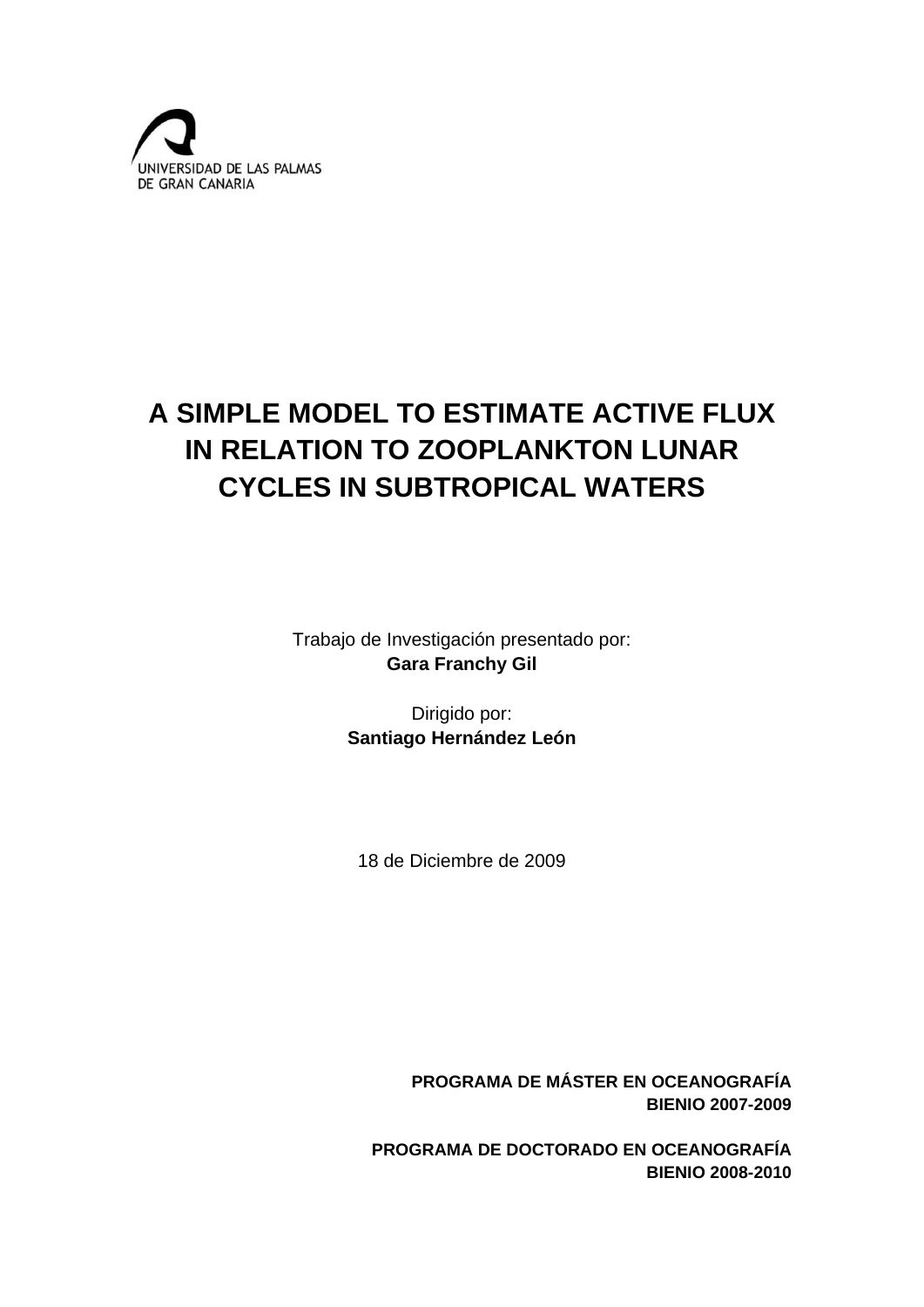## **A simple model to estimate active flux in relation to zooplankton lunar cycles in subtropical waters**

Gara Franchy<sup>1,\*</sup> and Santiago Hernández-León<sup>1</sup>

<sup>1</sup>Biological Oceanography Laboratory, Facultad de Ciencias del Mar, Universidad de Las Palmas de Gran Canaria.

\*E-mail: gfranchy@becarios.ulpgc.es

#### **Abstract**

Epipelagic mesozooplankton biomass was studied during the late winter bloom in the Canary Islands waters. As observed in previous works in the area, biomass peaked around every full moon within the productive season. This occurs because during the lunar illuminated phase, to avoid predation, diel vertical migrants do not reach the shallower layers (0-100 m) of the ocean, while during the dark period migrants reach these shallower waters. As a consequence, the epipelagic mesozooplankton grows without predation pressure around full moon, and decrease for the period of the dark phase of the lunar cycle because of consumption by migrants. In order to model this cycle of predation, a simple equation was used to simulate mesozooplankton biomass during the bloom. The outcomes of this model showed significant correlations between the true and predicted biomass at different growth and mortality rates during the 2006 year bloom. The estimated active flux values for this period were comparable with gravitational flux values in the same area. These results indicate that active flux represents an important and unaccounted flux of carbon to the mesopelagic zone.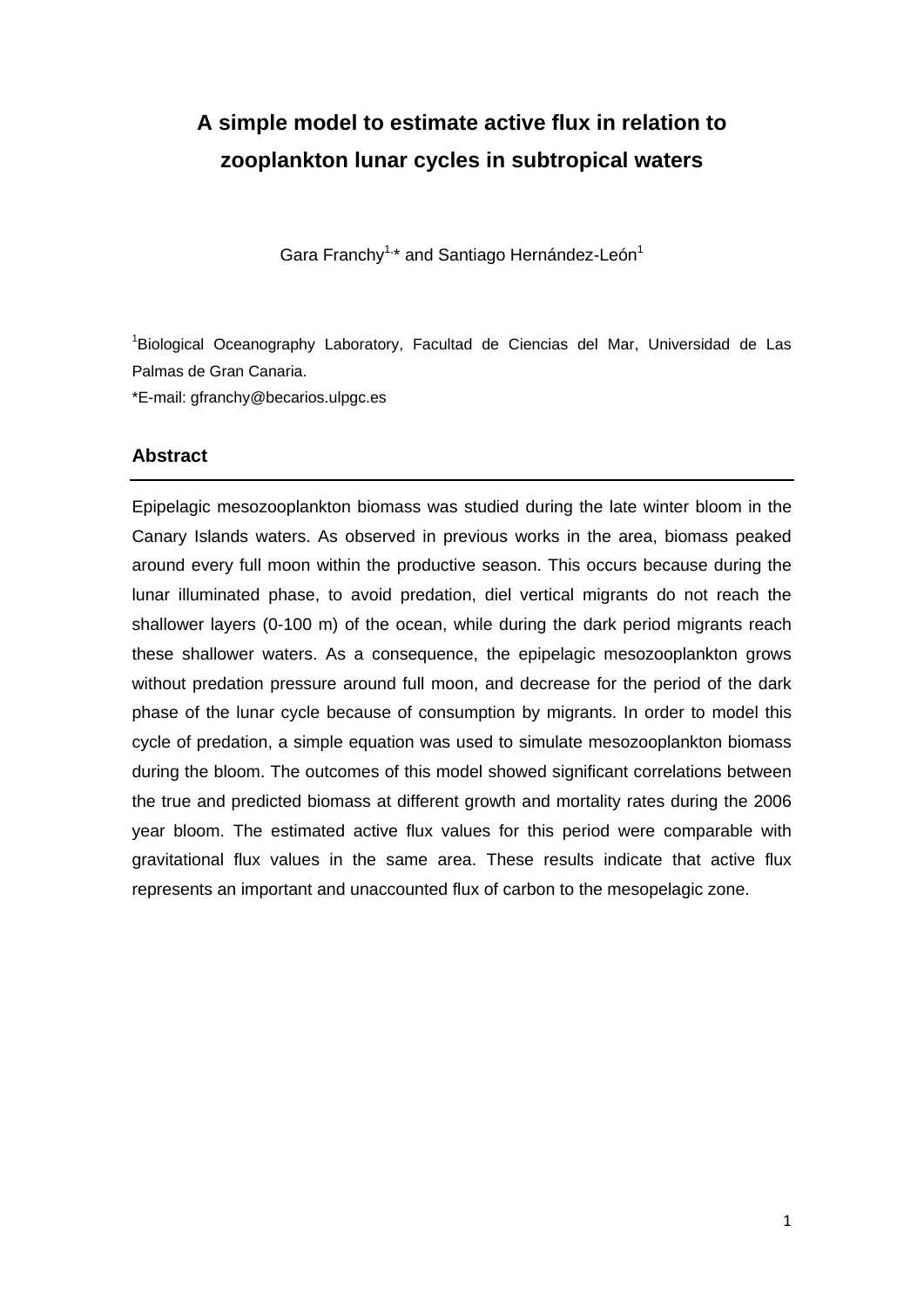#### **Introduction**

The Canary Islands are located in subtropical waters, in the Canary Current influence zone, which is a cold current flowing towards the equator as a branch of the North Atlantic Subtropical Gyre. These waters are oligotrophic because of the presence of a strong thermocline that prevents the nutrient diffusion to the euphotic layer. However, the erosion of the thermocline occurs after the winter because of the surface cooling, promoting the so-called "late winter bloom" (Menzel and Ryther, 1961; De León and Braun, 1973).

The phytoplankton bloom during winter is observed as an increase in chlorophyll (De León and Braun, 1973; Braun, 1980; Arístegui, 1990; Arístegui *et al*., 2001), followed by mesozooplankton (Arístegui, 1990; Arístegui *et al*., 2001; Hernández-León *et al*., 2004).

In his turn, the epipelagic mesozooplankton supports a large predation pressure by the diel vertical migrant organisms, which reach the shallower layers at night. During the day, they remain in deep waters at 400-500 meters to avoid predation (Moore, 1950; Uda, 1956; Stich and Lampert, 1981). The migrants response to the light intensity (Kampa and Boden, 1954) explains the relationship between the zooplankton and the lunar cycle recently observed in Canary Islands waters (Hernández-León, 1998; Hernández-León *et al*., 2001; Hernández-León *et al*., 2002; Hernández-León *et al.*, 2004). When the maximum illumination takes place, during the full moon, these organisms do not reach the shallower waters to avoid predation by nektonic organisms, and the epipelagic mesozooplankton grows without predation pressure. However, during new moon the vertical migrants occupy at the first hundred meters of the water column and feed on the epipelagic mesozooplankton, whose biomass drops.

The consumption of epipelagic zooplankton and the transport of this organic matter to the mesopelagic zone constitute the active flux of the biological pump, which is a rather complex mechanism that involves the gut flux (Angel, 1989) (the transport due to the release of faeces below the mixed layer), carbon dioxide respiration (Longhurst *et al.*, 1990), dissolved organic carbon excretion (Steinberg *et al.*, 2000) and mortality (Zhang and Dam, 1997) at the mesopelagic realm.

The few values available at present mainly based on respiration at depth indicate that the active downward carbon flux is highly variable and ranges in the 4-70% of the gravitational flux (Hernández-León and Ikeda, 2005a). However, DVMs account for the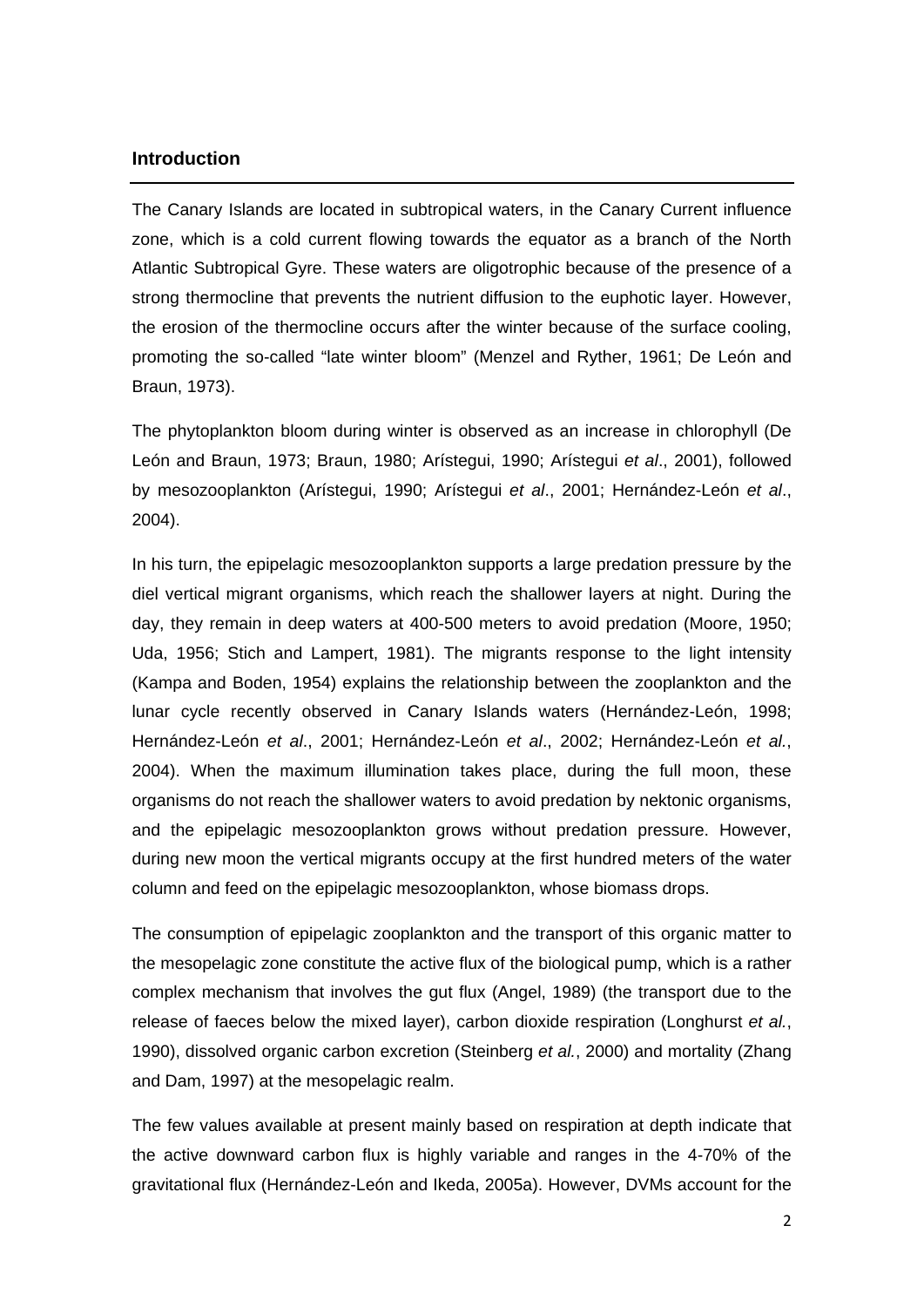control of 5-10% of the daily epipelagic zooplankton production (Hopkins *et al.*, 1996) and this ingested food is efficiently transported downward (Pearre, 2003).

However, most of the research about the downward flux of carbon in the ocean was centered on the so-called gravitational flux, the transport due to the sedimentation of the particulate organic carbon production from the euphotic layer to the mesopelagic zone, and the role of these rather large organisms (mesozooplankton and micronekton) in the ocean carbon sequestration has been almost neglected.

The different predatory scenarios during the winter bloom in the Canary Current provide an opportunity to study the response of plankton communities to the winter enrichment, as well as the predatory cycle related to the lunar phase. Active flux can be measured by analyzing the defecation, respiration, excretion and mortality of DVMs in the mesopelagic zone. Another approach is the knowledge of feeding by DVMs in the shallower layers, assuming that a large percentage of this energy is transported to the mesopelagic zone. However, these measurements are a rather difficult task which is outside the scope of the present work. Therefore, as a first step to assess the importance of DVMs in the transport of carbon to deep waters, we simulated the observed zooplankton lunar cycle and we estimated the consumption of carbon by the migrant biota. We calculated mortality due to DVMs assuming this value proportional to the lunar illumination. The results show that values of active flux could be in the order of values for gravitational flux.

#### **Material and methods**

Hydrological parameters, chlorophyll and zooplankton biomass were measured weekly at five stations around Gran Canaria Island (Canary Islands). Sampling was performed from October 2005 to June 2006 at the edge of the island shelf (Fig. 1).

Vertical profiles of temperature, conductivity and fluorescence were obtained using a CTD probe (SBE25 Sea-Bird Electronics) equipped with an *in situ* fluorometer. Phytoplankton chlorophyll was derived from depth profiles of *in situ* fluorescence, calibrated with samples collected at 15 m depth with a Niskin bottle. Chlorophyll was determined filtering 500 mL of seawater through Whatman GF/F filters which were preserved in liquid nitrogen until analysis in the laboratory. Pigments were extracted in cold acetone (90%) for 24 h. These extracts were acidified allowing chlorophyll and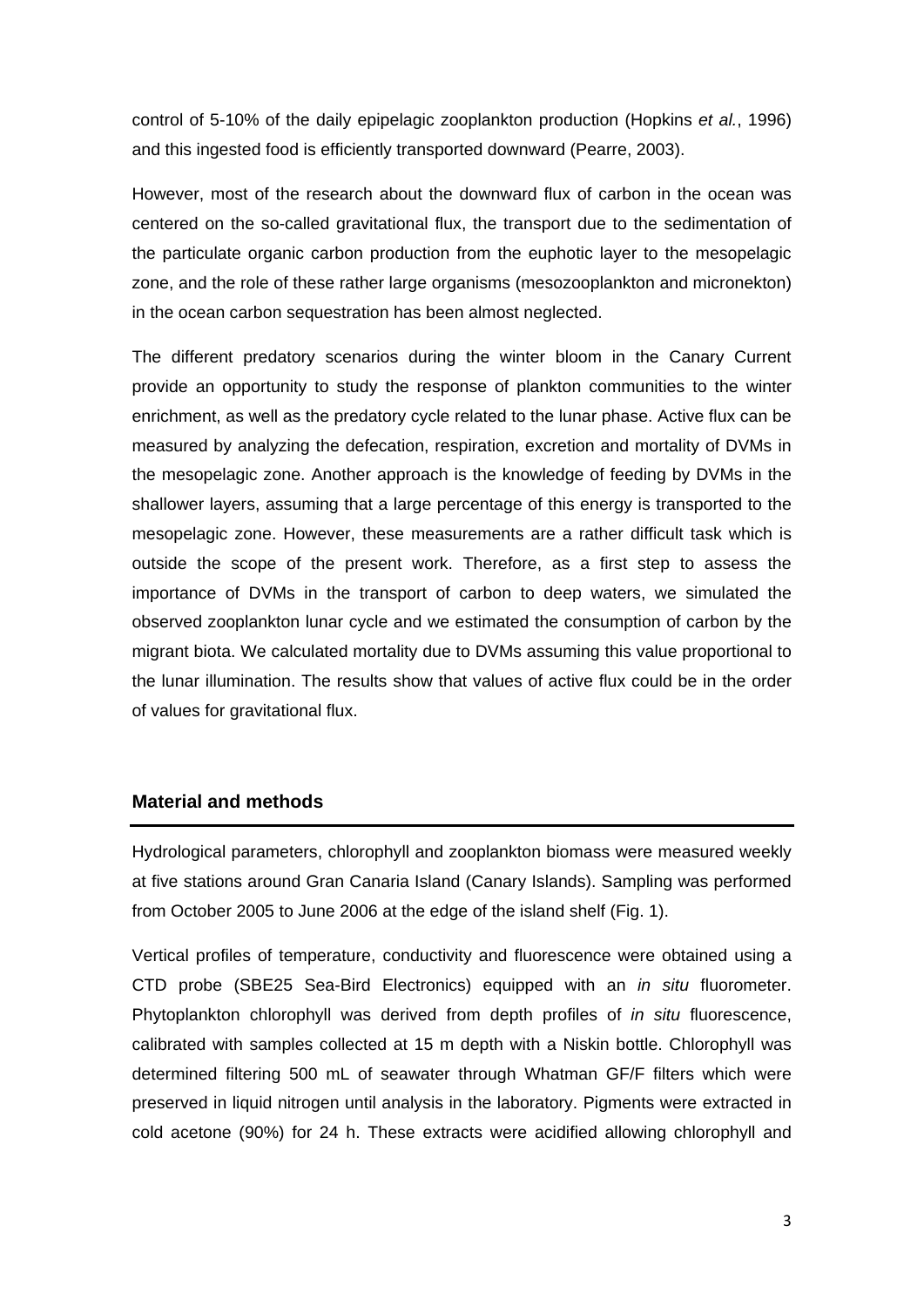phaeopigments to be independently measured in a Turner Design fluorometer previously calibrated with pure chlorophyll (Yentsch and Menzel, 1963).

Zooplankton was captured in oblique hauls with a Bongo net equipped with 200 µm mesh nets. The sampler was hauled during daylight hours from 90 m depth to the surface at a speed of about 2-3 knots. A General Oceanics flowmeter was used to measure the volume of water filtered by the net. One of the zooplankton samples was preserved in 4% buffered formaline and used for taxonomical collection. The second sample was transported in cold to the laboratory and dry weight measured using a standard procedure (Lovegrove, 1966).

In order to estimate predation by DVMs, we performed a simple and conservative model to simulate epipelagic mesozooplankton biomass during the winter bloom using the criteria of previous works (Hernández-León *et al.*, 2002, 2004), considering

$$
P=(B_1-B_0)+M
$$
 (1)

where P is production of zooplankton,  $B_1$  and  $B_0$  are their biomass at time 1 and 0 respectively, and M is mortality. Then,

$$
B_1 = B_0 + (B_0 \times g) - (B_0 \times m) \tag{2}
$$

being g the growth rate and m the mortality rate.

The initial biomass value,  $B_0$ , was considered as a real pre-bloom biomass value, just before the mesozooplankton biomass started to increase, and mortality rate, m, was set as function of the moon illumination. For the period of new moon, DVMs predation produces the maximum epipelagic mesozooplankton mortality rate. Contrary, within full moon period maximum illumination occurs, so that predation diminishes and the epipelagic mesozooplankton mortality rate is minimal.

As a first approach, daily growth rate was set constant with a conservative value of 0.1  $d<sup>-1</sup>$ , while mortality rate was set as a function of the lunar illumination, using increasing maximum values to test the better correlations between the true and predicted biomass.

A second simulation was performed by setting the growth rate as a function of the lunar illumination too. Different maximum values were also tested at different phases of the moon in order to find the better correlation coefficients. A third simulation was made ascribing different maximum growth rates to each observed peak during the bloom.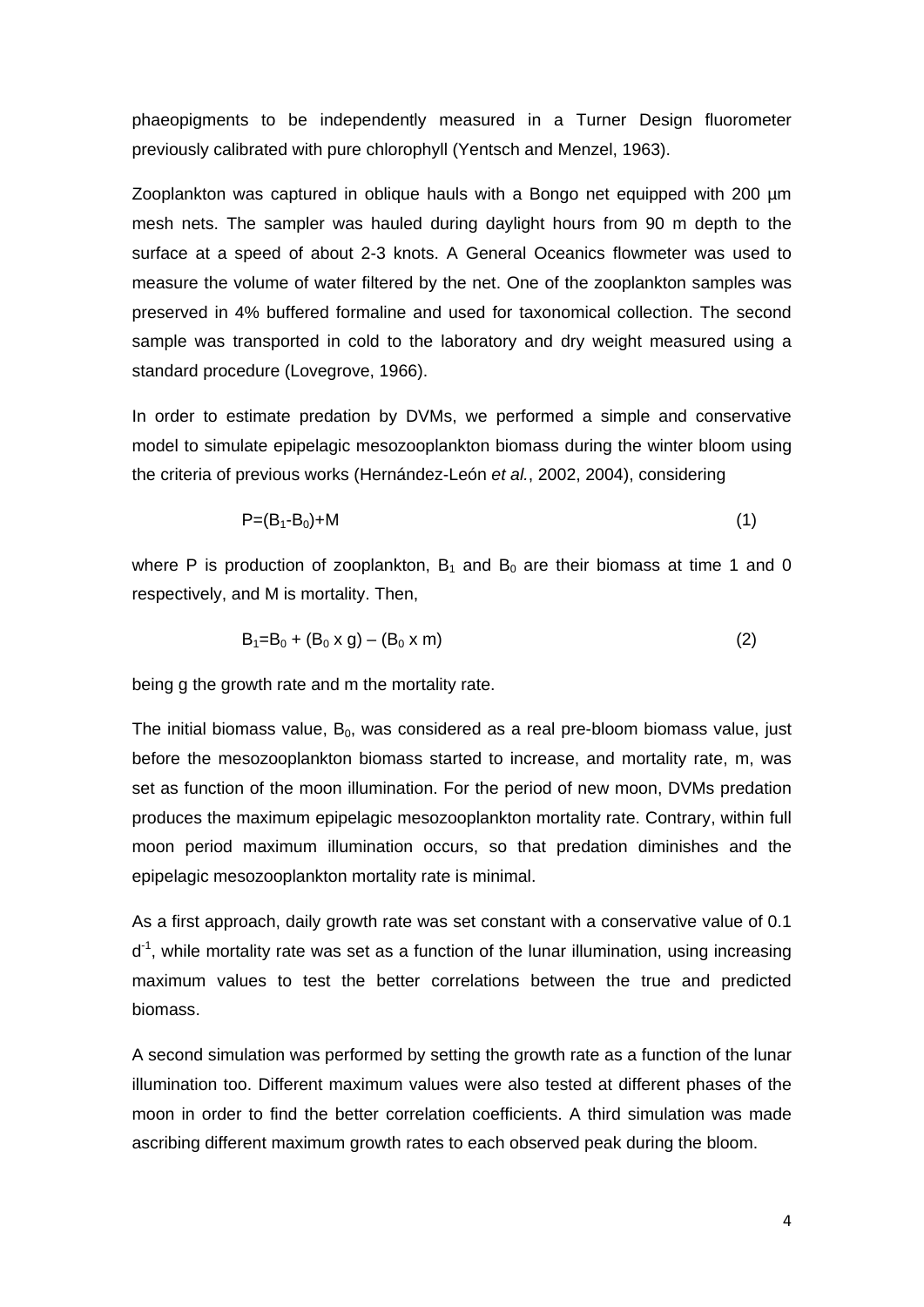Maximum growth rates were set according to Hirst and Lampitt (1998) ranging from 0.1  $d<sup>-1</sup>$  to 0.3  $d<sup>-1</sup>$ . The latter value is the growth rate predicted by Huntley and Lopez (1992) for a water temperature of 18ºC, the average temperature in the euphotic layer during the bloom. Minimum values of growth and mortality rates, 0.01 to 0.04  $d<sup>-1</sup>$ , were taken from the literature (Hirst and Lampitt, 1998; Hirst and Kiørboe, 2002).

Finally, the daily community mortality was estimated multiplying the biomass by the mortality rate each day, and the mean community mortality for each bloom peak was assumed to be the average active carbon flux value during that peak. Once the best simulation was obtained with the 2006 year data, the model was applied to the 2005 year data, and mean community mortality was also assessed.

#### **Results**

Mixing in the water column started in December-January and the higher values of chlorophyll were observed at the end of January (Fig. 2a), coinciding with temperature below 19°C, which indicate the suitable mixing conditions for the bloom (see also Hernández-León *et al.*, 2004; Moyano *et al.*, 2009). Mesozooplankton biomass, however, showed an increasing trend from December through March, displaying a clear lunar cycle pattern (Fig. 2b).

Zooplankton should continuously increase during the development of the phytoplankton bloom. However, a periodic increase and decrease in epipelagic mesozooplankton biomass coupled with every lunar cycle was observed. Standardizing the biomass values during the winter bloom (from January to March), taking maximum values of biomass in every lunar cycle as 100%, we observed that biomass was significantly lower during the first quarter of the moon (from new moon to crescent moon) and maxima during the illuminated phases of the lunar cycle (Fig. 3). A significant positive correlation  $(r^2=0.533, p<0.05)$  was also found between lunar illumination and mesozooplankton biomass.

The results of the model to estimate DVMs-induced mesozooplankton mortality showed a lag of 11 days between true and predicted biomass when growth rate was set constant and mortality as a function of lunar illumination (Fig. 4). This lag only disappeared when the growth rate was also set as a function of the lunar illumination, and its maximum value located ten days before full moon, during the waxing moon (Fig. 5). Using different maximum growth rates for every peak, we obtained a more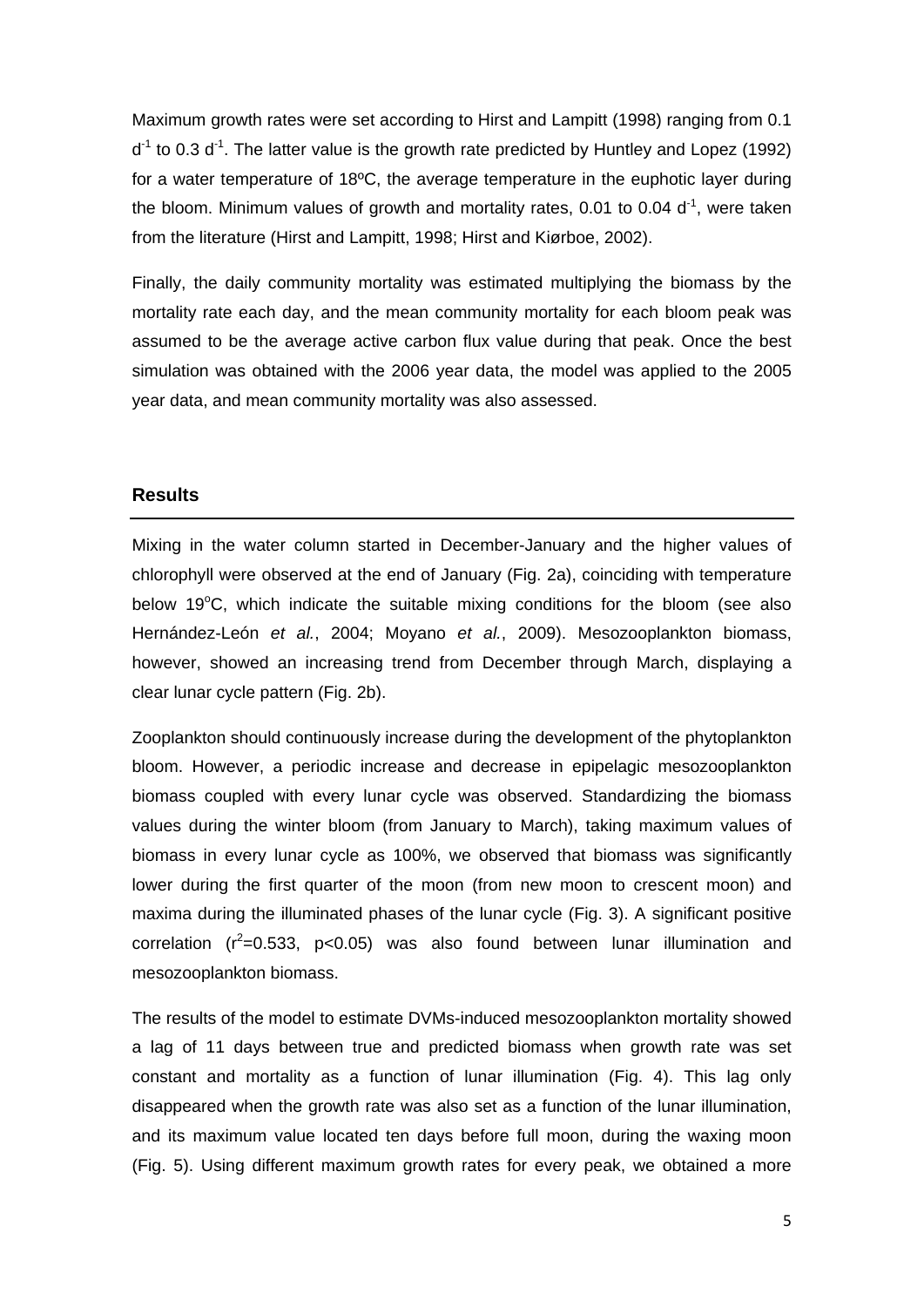realistic match between true and predicted biomass (Fig. 6). In any case, good agreement was observed between the predicted and the measured mesozooplankton biomass in the last two cases (Table 1). The use of the same maximum growth and mortality rates for the three mesozooplankton biomass peaks (Table 1, upper pannel), or different maximum growth and mortality rates for every peak (Table 1, lower pannel) did not promote quite different values of community mortality. Those values ranged between 1.6 and 2.8 mmolC  $m<sup>2</sup> d<sup>-1</sup>$  for the first peak, at the beginning of the bloom, and 2.7-6.3 mmolC  $m<sup>-2</sup> d<sup>-1</sup>$  during the rest of the bloom.

Validation of the results of this simple model during the 2005 winter and spring (Fig. 7) showed a similar distribution of the true and predicted mesozooplankton biomass for the last two peaks. However, the model could not simulate the first peak as it was induced by a Saharan dust deposition event (see discussion). Correlation values were low, and no significance was encountered because of the scarceness of data. Nevertheless, average community mortality values were comparable with the 2006 year values (Table 2).

#### **Discussion**

The results show a clear lunar cycle in mesozooplankton during the late winter bloom in these subtropical waters. The different peaks of mesozooplankton biomass were linked to the lunar cycle as observed in previous works in the area (Hernández-León *et al.*, 2002, 2004), although these increases were not always observed during the same months. The processes engaged in the development of the bloom in subtropical waters are rather complex and still not fully understood.

In contrast to some previous works, the zooplankton lunar pattern observed during late winter in the present work showed biomass peaks which were centred near the full moon (Fig. 2b and 3). Hernández-León *et al.* (2004) found the biomass increase during the illuminated phase of the lunar cycle and the maximum near the waning moon. They explained this pattern as the effect of high growth rates of zooplankton counteracting mortality until the latter surpassed the former as darkness progressed through the lunar cycle. Thus, the interplay between both rates promotes the biomass to peak around the full moon.

Mesozooplankton biomass simulation with the simple model developed in this work showed high correlation values between the true and predicted biomass in the 2006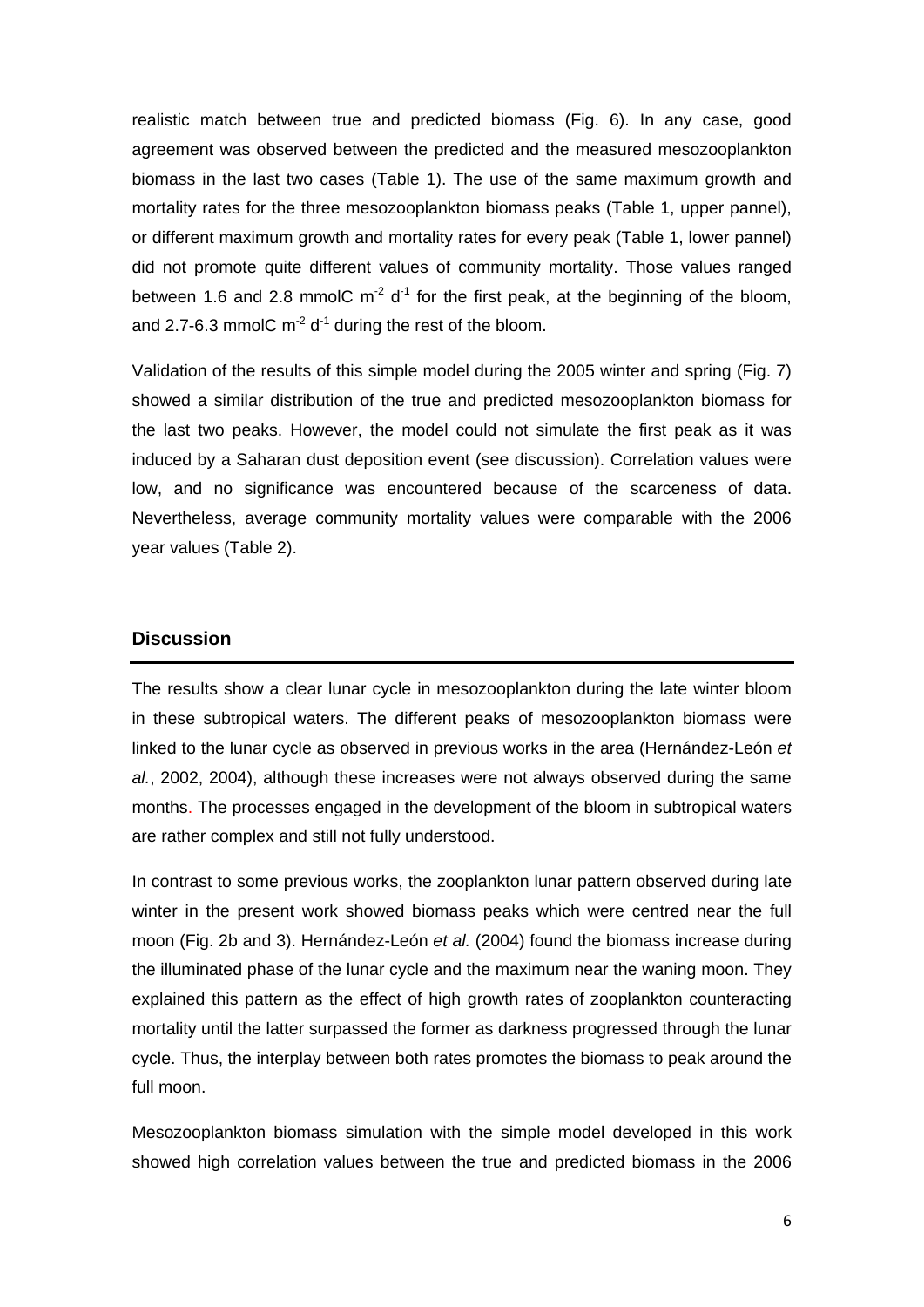sampling (Table 1). However, during 2005 a Saharan dust deposition event occurred, and only two peaks could be included in the simulation, promoting lower correlation values (Table 2) than during the 2006 event. Our simple model did not simulate the first peak of the bloom produced by the fertilization of the Saharan dust because this phenomenon was not considered in the growth and mortality equations.

Using this model, we were able to assess mortality during the different mesozooplankton lunar cycles. Growth rates values used to simulate the bloom (Table 1) were approximately half the value of 0.3  $d<sup>-1</sup>$  predicted by Huntley and Lopez (1992) for the average temperature in the euphotic layer during the bloom. Therefore, we consider our approach as conservative. The values of the first peak observed at the beginning of the bloom in 2006 (range 1.6-2.8 mmolC  $m^2 d^1$  in January, Table 1) was comparable with two previous estimations (Hernández-León *et al.*, 2002, 2004) obtained north of the Canary Islands, which gave average values of 1.9 and 2.9 mmolC  $m<sup>2</sup> d<sup>-1</sup>$  for May, 1999 and February-March, 2000, respectively. The second and third peaks found in 2006 and the first and second peaks found in 2005 showed considerably larger average values (range 2.7-6.3 mmolC  $m^2 d^1$ ). In the oceanic zone of the Canary Current, north of the Canaries, average values for gravitational flux (Neuer *et al.*, 2007) using sediment traps were 0.7 mmolC  $m<sup>2</sup> d<sup>-1</sup>$ , whereas in Bermuda was 2.4 mmolC m<sup>-2</sup> d<sup>-1</sup> (Michaels and Knap, 1996; Karl *et al.*, 2001), and 2.3-2.4 mmolC m<sup>-2</sup> d<sup>-1</sup> in Hawaii (Karl *et al.*, 1996; Benitez-Nelson *et al.*, 2001). Thus, our estimates of mortality during the first peak in 2006 (similar to previous ones) are similar to average values of gravitational flux in Hawaii and Bermuda in a non-bloom scenario. However, these values of mortality are 2-4 fold greater than the average values of gravitational flux in the Canary Current given by Neuer *et al.* (2007) and in the order or higher than export flux (0.7-2 mmolC m<sup>-2</sup> d<sup>-1</sup>) found by Alonso-González *et al.* (2009) also in the Canary Current from spring to autumn. Moreover, our average values during the bloom were 2-4 fold greater than the highest value of gravitational flux  $(-1.3 \text{ mmolC})$ m<sup>-2</sup> d<sup>-1</sup>) recorded in the Canary Current by Neuer *et al.* (2007), and in the order or higher than the highest records of gravitational flux observed in the Canary basin (3-4 mmolC m<sup>-2</sup> d<sup>-1</sup>) by Alonso-González *et al.* (2009), and in Bermuda (Michaels and Knap, 1996) and Hawaii (Karl *et al.*, 1996) of about 6 mmolC m<sup>-2</sup> d<sup>-1</sup>.

Different observations, recently reviewed by Pearre (2003), indicate that diel migrants reach the shallower layers at dusk, feed until their guts are full and then, asynchronously, migrate downward to avoid predation. Moreover, gut clearance rates in micronekton was observed to be long enough for the downward migration to have been completed before evacuation occurs (Merret and Roe, 1974; Baird *et al.*, 1975;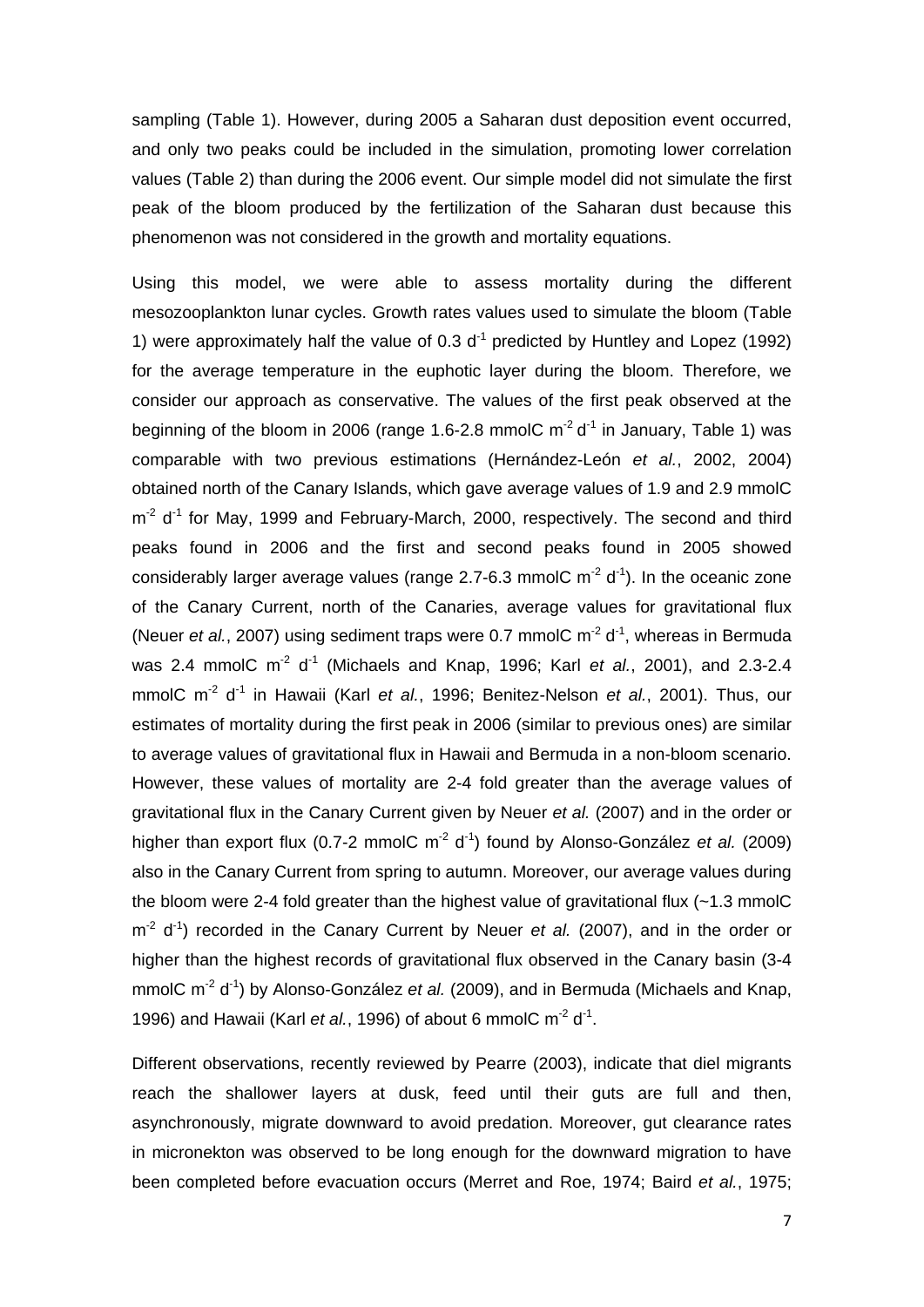Gorelova and Kobylyansky, 1985; Angel and Pugh, 2000). In addition, faecal matter of mesopelagic fish show fast sinking rates (average of 1028 m  $d^{-1}$ ), much higher than copepod or euphausiid faecal pellets (Robison and Bailey, 1981). The latter authors also observed that the release of dissolved organic compounds is low and does not represent a significant output during sinking. This rapid sinking and slow dissolution promote a higher efficiency in the flux of carbon to the deep-sea. Moreover, this community is composed in a large percentage of fishes and these organisms produce precipitated carbonates which are defecated and transported downward (Wilson *et al.* 2009). Thus, if we assume that a high percentage of preyed upon mesozooplankton at shallower layers is transported to the mesopelagic zone by DVMs, the estimated active flux values are, at least, of the same magnitude than the gravitational flux normally found in subtropical waters.

The role of this rather large fauna was scarcely considered in previous works about active flux. Diel migrants were normally sampled using unsuitable nets for micronektonic organisms. This bias in the measurement of DVM biomass could give rise to an important underestimation of the active flux in the ocean. In this sense, Hidaka *et al.* (2001) assessed active flux by mesozooplankton and micronekton in the western equatorial Pacific Ocean. Their results showed that flux due to micronektonic organisms was 56-60% of total active flux. Therefore, values of this flux based only on the mesozooplankton fraction (see Hernández-León and Ikeda, 2005a) are clear underestimate. Unfortunately, sampling micronekton is rather difficult and timeconsuming but, as indirectly observed in the present work, their transport is of paramount importance for the assessment of the role of the biological pump in the ocean.

In summary, we show that downward carbon transport in subtropical waters does not end with the sinking of the organic carbon produced in the shallower layers. In fact, the process is much more complex and part of the production is shunted to the mesopelagic zone by DVMs. Our results shed some light on the uncoupling between primary production and particle export flux in the ocean (Michaels *et al.*, 1994a; Karl *et al.*, 1996) and may explain the 30 days periodicity in the gravitational flux observed in the oceanic waters of the Canary Current (Khripounoff *et al.*, 1998). In addition, this active flux could explain, at least in part, the unaccounted downward organic flux promoting the carbon demands of bacteria and zooplankton in the mesopelagic zone (Steinberg *et al.*, 2008). Moreover, geochemical estimates of new production are in the range of 6.8-14.6 mmolC  $m^2 d^1$  (Jenkins, 1988; Michaels *et al.*, 1994b; Jenkins and Doney, 2003), much higher than sediment trap measurements but near the addition of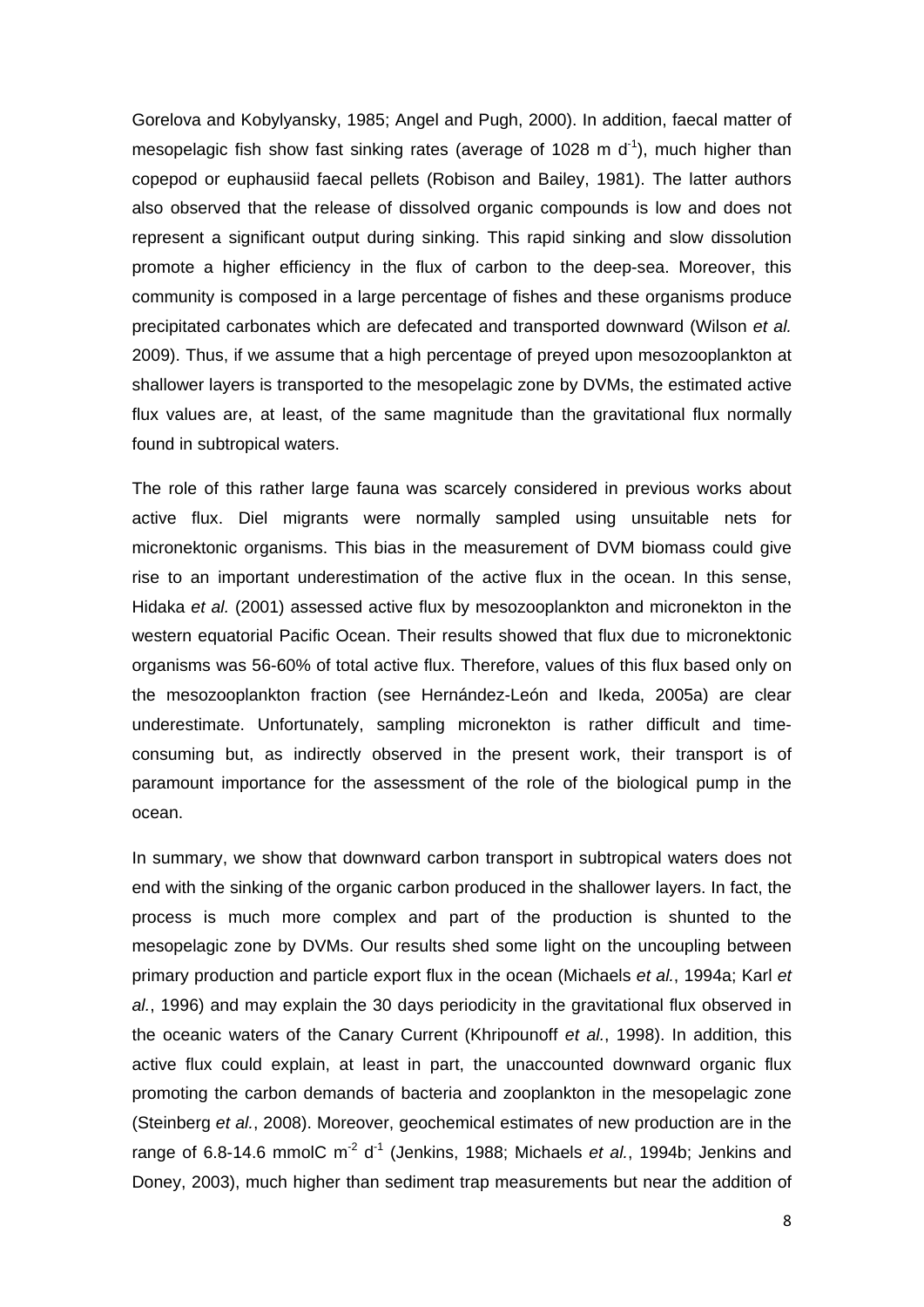gravitational and our conservative estimates of active fluxes. Thus, our results suggest a pivotal role of epipelagic zooplankton and DVMs in the biological pump and gives insight into the fate of a bloom. In any case, the lunar cycle-linked active flux described here for subtropical oligotrophic waters represents an important and unaccounted flux of carbon to the mesopelagic zone which deserves further research. The finding of DVMs movements at 800-1300 m depth following the lunar cycle (van Haren, 2007), also gives insight into a ladder of migration (*sensu* Vinogradov, 1970) of valuable consequences for carbon transport to the deep sea.

#### **Acknowledgements**

This work was supported by the Project LuCIFer (CMT2008‐03538/MAR) and the University of Las Palmas de Gran Canaria (ULPGC).

#### **References**

- Alonso-González. I., Arístegui, J., Vilas, J.C. and Hernández-Guerra, A. (2009). Lateral transport of POC and consumption in surface and deep waters of the Canary Current: A box model study. Global Biogeochem. Cycles 23, GB2007 doi: 10.1029/ 2008GB003185.
- Angel, M.V. (1989). Does mesopelagic biology affect the vertical flux? In: Berger, W.H., Smetacek, V.S. & Wefer, G. (eds), *Productivity of the Ocean: Present and Past*, Wiley, N.Y., pp. 155-173.
- Angel, M.V. and Pugh, P.R. (2000). Quantification of diel vertical migration by micronektonic taxa in the northeast Atlantic. Hydrobiologia 440, 161-179.
- Arístegui, J. (1990). La distribución de la clorofila *a* en aguas de Canarias. Bol. Inst. Esp. Oceanogr. 6 (2), 61-72.
- Arístegui, J., Hernández-León, S., Montero, M.F. and Gómez, M. (2001). The seasonal planktonic cycle in coastal waters of the Canary Islands. Sci.Mar., 65 (Suppl. 1), 51-58.
- Baird, R.C., Hopkins, T.L. and Wilson, D.F. (1975). Diet and feeding chronology of *Diaphus taaningi* (Myctophidae) in the Cariaco Trench. Copeia 1975, 356-365.
- Benitez-Nelson, C., Buesseler, K.O., Karl, D.M. and Andrews, J. (2001). A time-series study of particulate matter export in the North Pacific Subtropical Gyre based on  $^{234}$ Th:  $^{238}$ U disequilibrium. Deep-Sea Research I, 48, 2595-2611.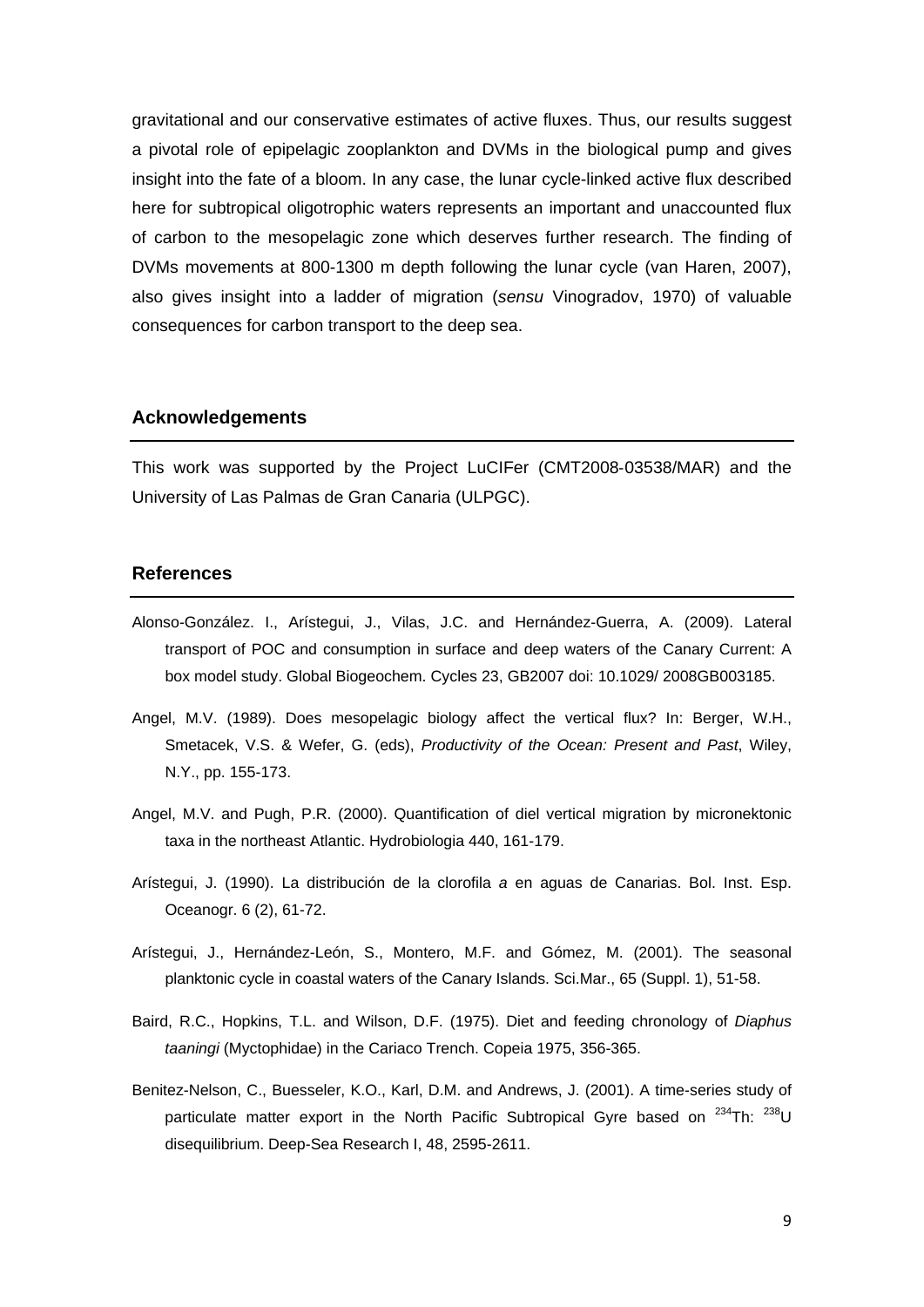- Braun, J.G. (1980). Estudios de producción en aguas de las Islas Canarias. I. Hidrografía, nutrientes y producción primaria. Bol. Inst. Espa. Oceanogr., Tomo V: 147-154.
- De León, A.R. and Braun, J.G. (1973). Ciclo anual de la producción primaria y su relación con los nutrientes en aguas canarias. Bol. Inst. Espa. Oceanogr., 167.
- Gorelova, T.A. and Kobylyansky, S.G. (1985). Feeding of deep-sea fishes of the Family Bathylagidae. J. Ichthyol. 32, 264-274.
- Hernández-León, S. (1998). Annual cycle of epiplanktonic copepods in Canary Island waters. *Fish. Oceanogr*. 7, 252-257.
- Hernández-León, S., Almeida, C., Yebra, L., Arístegui, J., Fernández de Puelles, M.L. and García-Braun, J. (2001). Zooplankton abundance in subtropical waters: Is there a lunar cycle? *Sci. Mar.* 65, 59-64.
- Hernández-León, S, Almeida, C., Yebra, L. and Arístegui, J. (2002). Lunar cycle of zooplankton biomass in subtropical waters: biogeochemical implications. *J. Plankton Res.* 24, 935-939.
- Hernández-León, S., Almeida C., Bécognée, P., Yebra, L. & Arístegui, J. (2004). Zooplankton biomass and indices of grazing and metabolism during a Late Winter Bloom in subtropical waters. *Mar. Biol*. 145, 1191-1200.
- Hernández-León, S. and Ikeda, T. (2005). Zooplankton Respiration. In: Williams, P.L.B. & del Giorgio, P. (eds), *Respiration in aquatic ecosystems*, Oxford University Press, pp. 57-82.
- Hidaka, K., Kawaguchi, K., Murakami, M. and Takahashi, M. (2001). Downward transport of organic carbon by diel migratory micronekton in the western equatorial Pacific: its quantitative and qualitative importance. *Deep-Sea Res. I*., 48: 1923-1939.
- Hirst, A.G. and Kiorboe, T. (2002). Mortality of marine planktonic copepods: global rates and patterns. Mar. Ecol. Prog. Ser. 230, 195-209.
- Hirst, A.G. and Lampitt, R.S. (1998). Towards a global model of in situ weight-specific growth of marine planktonic copepods. Mar. Biol. 132, 247-257.
- Hopkins, T.L., Sutton, T.T. and Lancraft, T.M. (1996). The trophic structure and predation impact of a low latitude midwater fish assemblage. *Prog. Oceanogr*. 38, 205-239.
- Huntley M.E. and Lopez M.D.G. (1992). Temperature-dependent production of marine copepods: A global synthesis. Am Nat 140, 201-242.
- Jenkins, W.J. (1988). Nitrate into the euphotic zone near Bermuda. Nature 331, 521-523.
- Jenkins, W.J. and Doney, S.C. (2003). The subtropical nutrient spiral. Global Biogeochem. Cycles 17, 1110 doi: 10.1029/ 2003GB002085.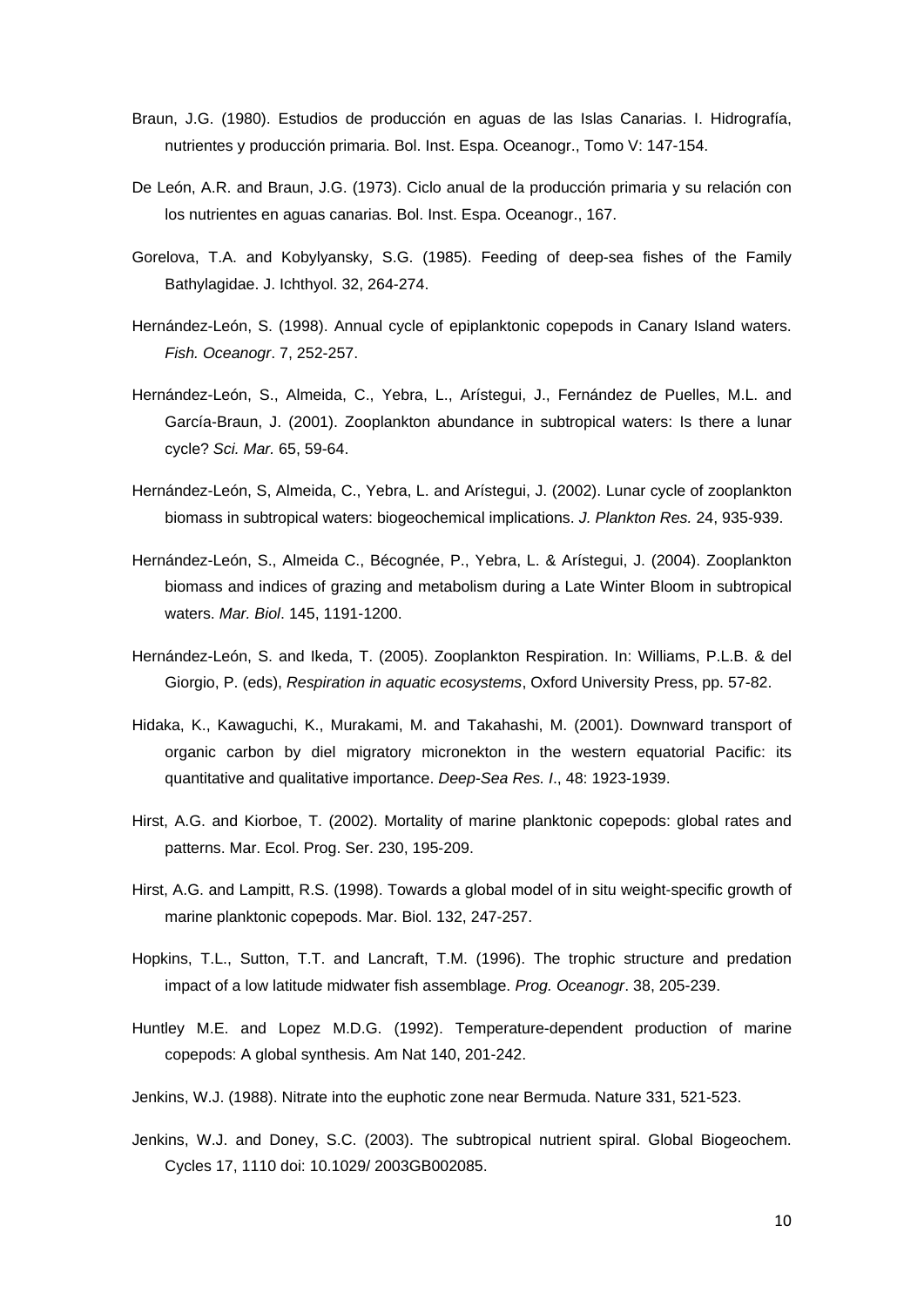- Kampa, E.M. and Boden, B.P. (1954). Submarine illumination and the twilight movements of a sonic scattering layer. Nature 174, 869-871.
- Karl, D.M., Dore, J.E., Lukas, R., Michaels, A.F., Bates, N.R., and Knap, A. (2001). Building the long-term picture: the U.S. JGOFS time-series programs. *Oceanography* 14, 6-17.
- Karl, D.M., Christian JR, Dore JE, Hebel DV, Letelier RM, Tupas LM and Winn C.D. (1996). Seasonal and interannual variability in primary production and particle flux at Station ALOHA. *Deep-Sea Res. II* 43, 539-568.
- Khripounoff, A., Vangriesheim, A. and Crassous, P. (1998). Vertical and temporal variations of particle fluxes in the deep tropical Atlantic. *Deep-Sea Res I* 45, 193-216.
- Longhurst, A.R., Bedo, A., Harrison, W.G., Head, E.J.H. and Sameoto, D.D. (1990). Vertical flux of respiratory carbon by oceanic diel migrant biota. *Deep-Sea Res*. 37, 685-694.
- Lovegrove, T. (1966). The determination of the dry weight of plankton and the effect of various factors on the values obtained. In: Barnes H. (ed), *Some contemporary studies in marine science*, George Allen and Unwin, London, pp 429-467.
- Menzel, D.W., and Ryther, J.H. (1961). Zooplankton in the Sargasso Sea off Bermuda and its relation to organic production. J. Du Conseil Pour L'Exploration De La Mer. 26: 250-258.
- Merret, N.R. and Roe, H.S.J. (1974). Patterns and selectivity in the feeding of certain mesopelagic fishes. Mar. Biol. 28, 115-126.
- Michaels, A.F., Bates, N.R., Buesseler, K.O., Carlson, C.A., and Knapp, A.H. (1994a). Carbon cycle imbalances in the Sargasso Sea. *Nature* 372, 537-540.
- Michaels, A.F., Knap, A.H., Dow, R.L., Gundersen, K., Johnson, R.J., Sorensen, J., Close, A., Knauer, G.A., Lohrenz, S.E., Asper, V.A., Tuel, M. and Bidigare, R. (1994b). Seasonal patterns of ocean biogeochemistry at the U.S. JGOFS Bermuda Atlantic time-series study site. Deep-Sea Res I, 41, 1013-1038.
- Michaels, A.F. and A.H. Knap (1996). Overview of the U.S. JGOFS Bermuda Atlantic Timeseries Study and hydrostation S program. Deep-Sea Research II, 43, 157-198.
- Moore, H.B. (1950). The relation between the scattering layer and the euphausiacea. Biol. Bull. 99, 181-212.
- Moyano, M., Rodríguez, J.M. and Hernández-León, S. (2009). Larval fish abundance and distribution during the late winter bloom in the Canary Island waters. Fisheries Oceanography 18 (1), 51-61.
- Neuer, S., Cianca, A., Helmke, P., Freudenthal, T., Davenport, R., Meggers, H., Knoll, M., Santana-Casiano, J.M., González-Dávila, M., Rueda, M.J. and Llinás, O. (2007).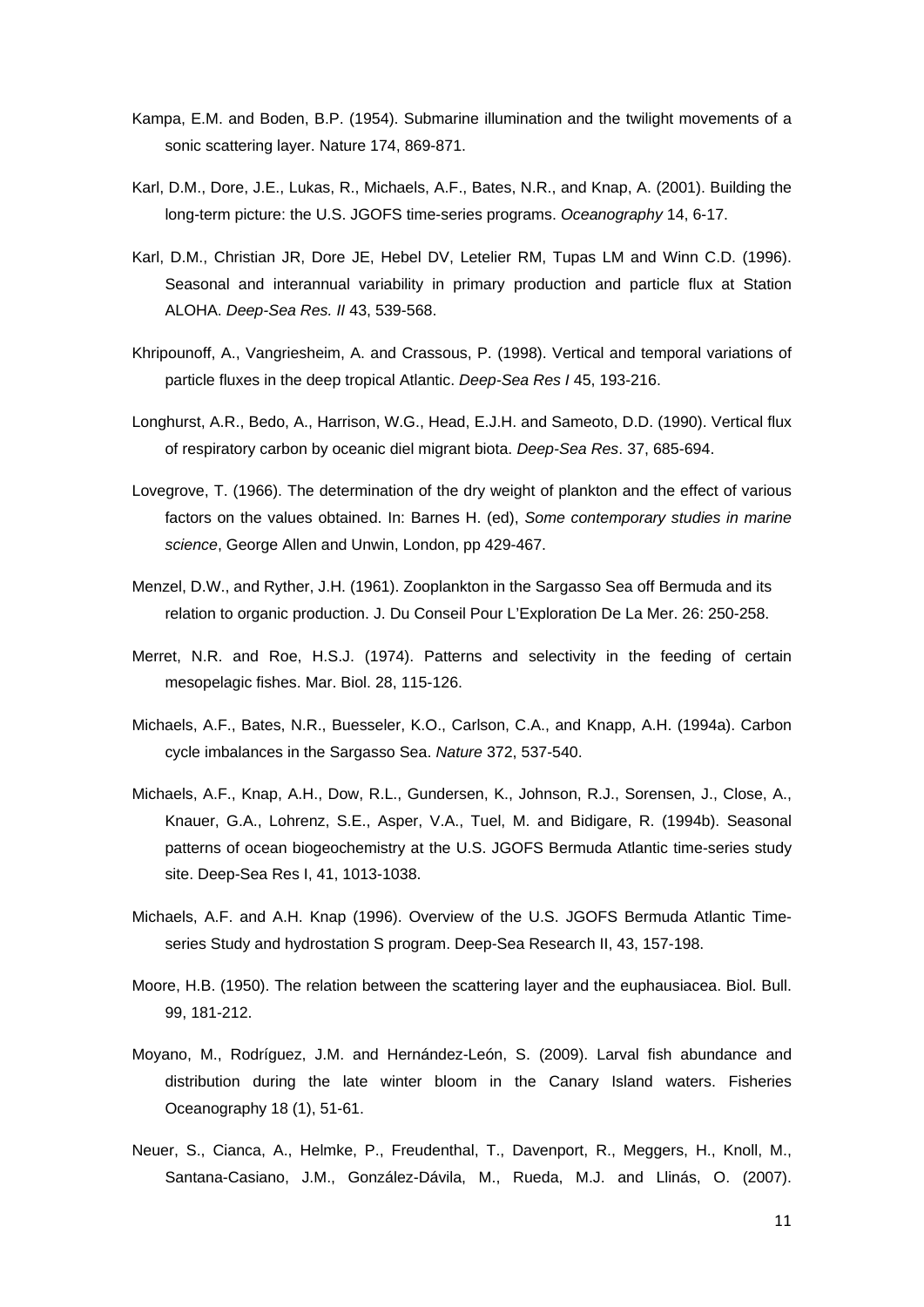Biogeogeochemistry and hydrography in the eastern subtropical North Atlantic gyre. Results from the European time-series station ESTOC. Prog. Oceanogr. 72, 1-29.

- Pearre, S. (2003). The hunger/satiation hypothesis in vertical migration: history, evidence and consequences. Biol. Rev. 78, 1-79.
- Robison, B.H. and T.G. Bailey (1981). Sinking rates and dissolution of midwater fish fecal matter. Mar. Biol. **65:** 135-142.
- Steinberg, D., Carlson, C.A., Bates, N.R., Goldthwait, S.A., Madin, L.P., Michaels, A.F. (2000). Zooplankton vertical migration and the active transport of dissolved organic and inorganic carbon in the Sargasso Sea. *Deep-Sea Res. I* 47, 137-158.
- Steinberg, D.K., B.A.S. Van Mooy, K.O. Buesseler, P.W. Boyd, T. Kobari, D.M. Karl (2008). Bacterial vs. zooplankton control of sinking particle flux in the ocean´s twilight zone. Limnol. Oceanogr. 53, 1327-1338.
- Stich, H.B. and Lampert, W. (1981). Predator evasion as an explanation of diurnal vertical migration by zooplankton. Nature 293, 396-398.
- Uda, M. (1956). Researches on the fisheries grounds in relation to the scattering layer of supersonic wave. J. Tokyo Unv. Fish. 42, 103-111.
- van Haren, H. (2007). Monthly periodicity in acoustic reflections and vertical motions in the deep ocean. Geophys. Res. Letters 34, L12603 doi: 10.1029/2007GL029947.
- Vinogradov, M.E. (1970). Vertical distribution of the oceanic Zooplankton. Israel Program for Scientific Translations, Jerusalem, 339 p.
- Wilson, R.W., Millero, F.J., Taylor, J.R., Walsh, P.J., Christensen, V., Jennings, S., Grosell, M. (2009). Contribution of fish to the marine inorganic carbon cycle. Science 323, 359-362.
- Yentsch, C.S. and Menzel, D.W. (1963). A method for the determination of phytoplankton chlorophyll and phaeophytin by fluorescence. Deep-Sea Res. 10, 221-231.
- Zhang, X. and Dam, H. (1997). Downward export of carbon by diel migrant mesozooplankton in the central equatorial Pacific. *Deep-Sea Res. II,* 44, 2191-2202.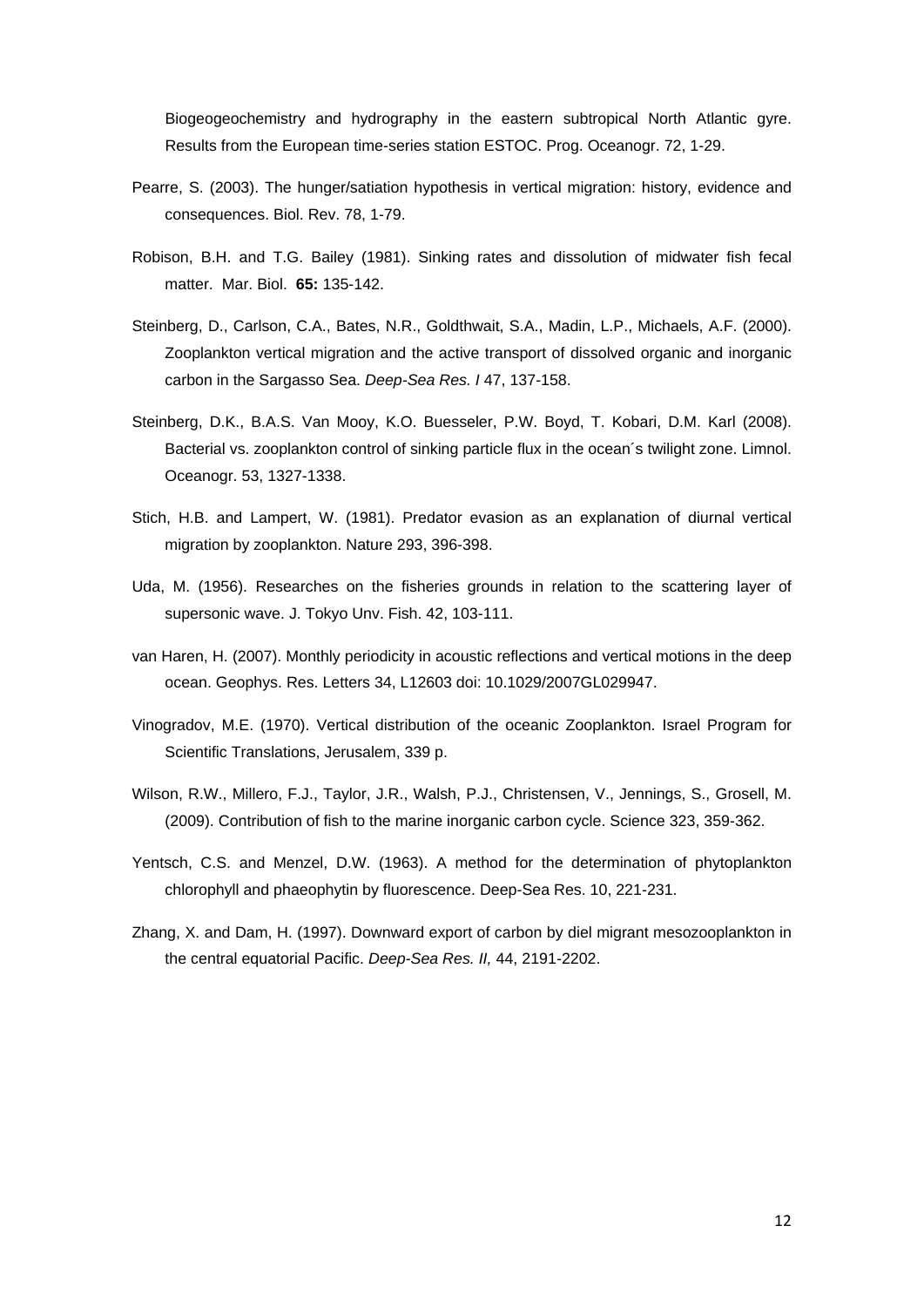#### **Figures Legend**

Figure 1. Map of the study area showing the location of the 5 sampling stations around Gran Canaria Island, Canary Islands (Northeast Subtropical Atlantic).

Figure 2a. Time series of temperature (open circles) and chlorophyll (filled circles) in the mixed layer from October 2005 to June 2006. Vertical bars represent standard error.

Figure 2b. Time series of mesozooplankton biomass (filled circles) and lunar illumination (dashed line) from October 2005 to June 2006. Vertical bars represent standard error. Lunar illumination is scaled relative to maximum brightness. Observe the lunar cycle in mesozooplankton biomass as the mixing develops through winter (from December to March).

Figure 3. Standardized biomass (maximum value of biomass in each lunar cycle converted to 100%) during the late winter bloom in the Canary Island waters.

Figure 4. True (open circles) and predicted (filled circles) mesozooplankton biomass (r=0.544, p>0.05) according to the lunar illumination (dashed line) (upper figure). Growth rate was set constant (0.10  $d^{-1}$ ) and mortality rate was set as a function of the lunar illumination (lower figure).

Figure 5. True (open circles) and predicted (predicted circles) mesozooplankton biomass (r=0.902, p<0.0001) according to the lunar illumination (dashed line) (upper figure). Growth (full line) and mortality (dashed line) rates used to simulate the biomass in the upper figure are showed (lower panel). Maximum growth rate was set within waxing moon ( $g=0.11 d^{-1}$ ) and maximum mortality rate was set within new moon (m=0.08  $d^{-1}$ ). Minimum mortality and growth rates were 0.01  $d^{-1}$  within full moon and waning moon, respectively.

Figure 6. True (open circles) and predicted (filled circles) mesozooplankton biomass (r=0.873, p<0.001) according to the lunar illumination (dashed line) (upper figure). Maximum growth rate was set within waxing moon and it was different for every peak (first peak:  $g_1=0.13$  d<sup>-1</sup>; second peak:  $g_2=0.15$  d<sup>-1</sup>; third peak:  $g_3=0.18$  d<sup>-1</sup>) and maximum mortality rate was set within new moon and it was different for every peak too (first peak:  $m_1=0.12$  d<sup>-1</sup>; second peak:  $m_2=0.15$  d<sup>-1</sup>; third peak:  $m_3=0.13$  d<sup>-1</sup>). Minimum mortality and growth rates were  $0.01 \, \mathrm{d}^{-1}$  within full moon and waning moon, respectively.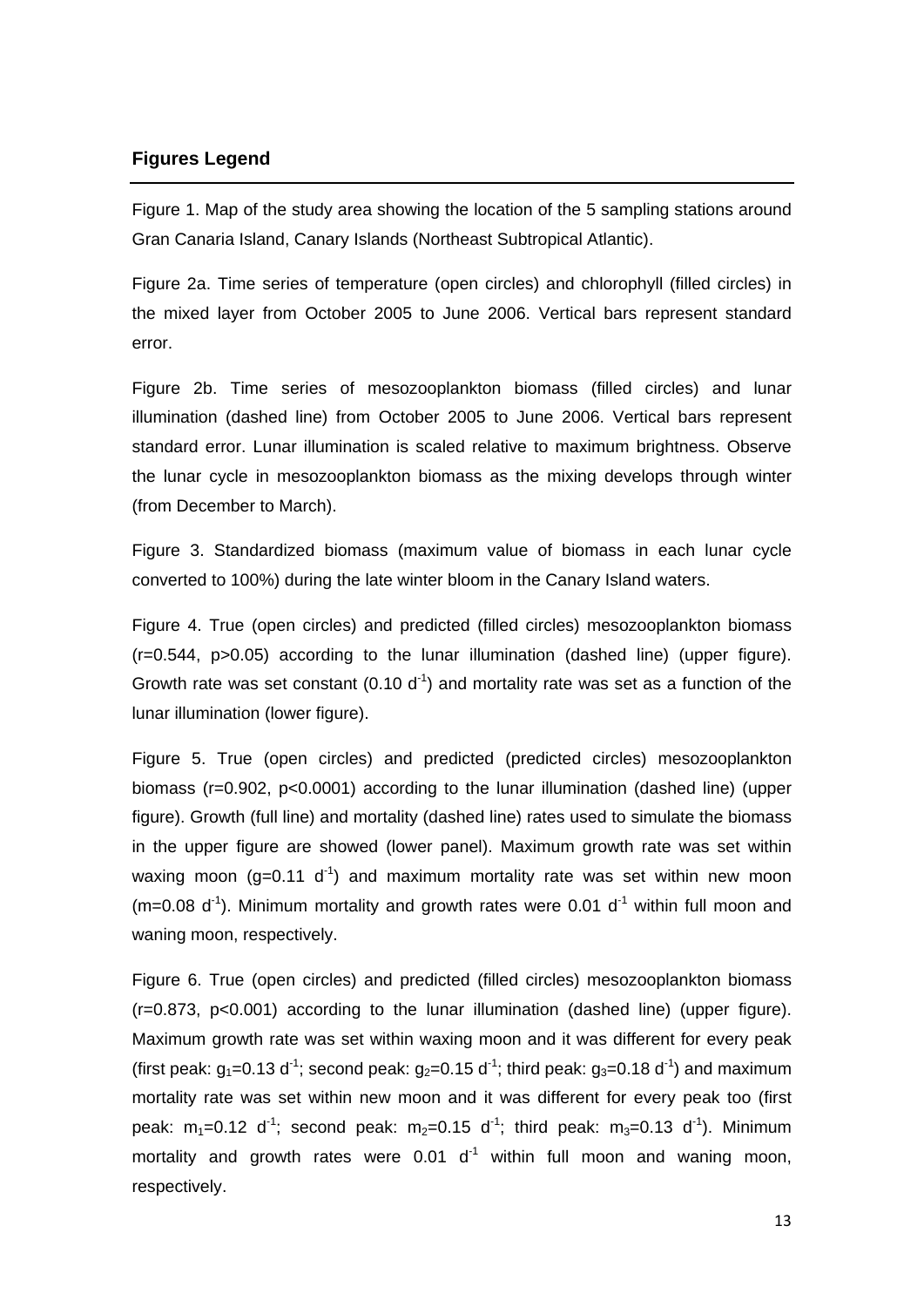Figure 7. True (open circles) and predicted (filled circles) mesozooplankton biomass  $(r=0.516, p=n.s.)$  according to the lunar illumination (dashed line) during the 2005 winter and spring (upper figure). Maximum growth rate was set within waxing moon and it was different for every peak (first peak:  $g_1=0.17$  d<sup>-1</sup>; second peak:  $g_2=0.21$  d<sup>-1</sup>) and maximum mortality rate was set within new moon and it was different for every peak too (first peak:  $m_1=0.18$  d<sup>-1</sup>; second peak:  $m_2=0.15$  d<sup>-1</sup>) (lower figure). Minimum mortality and growth rates were  $0.01 \, \mathrm{d}^{-1}$  within full moon and waning moon, respectively.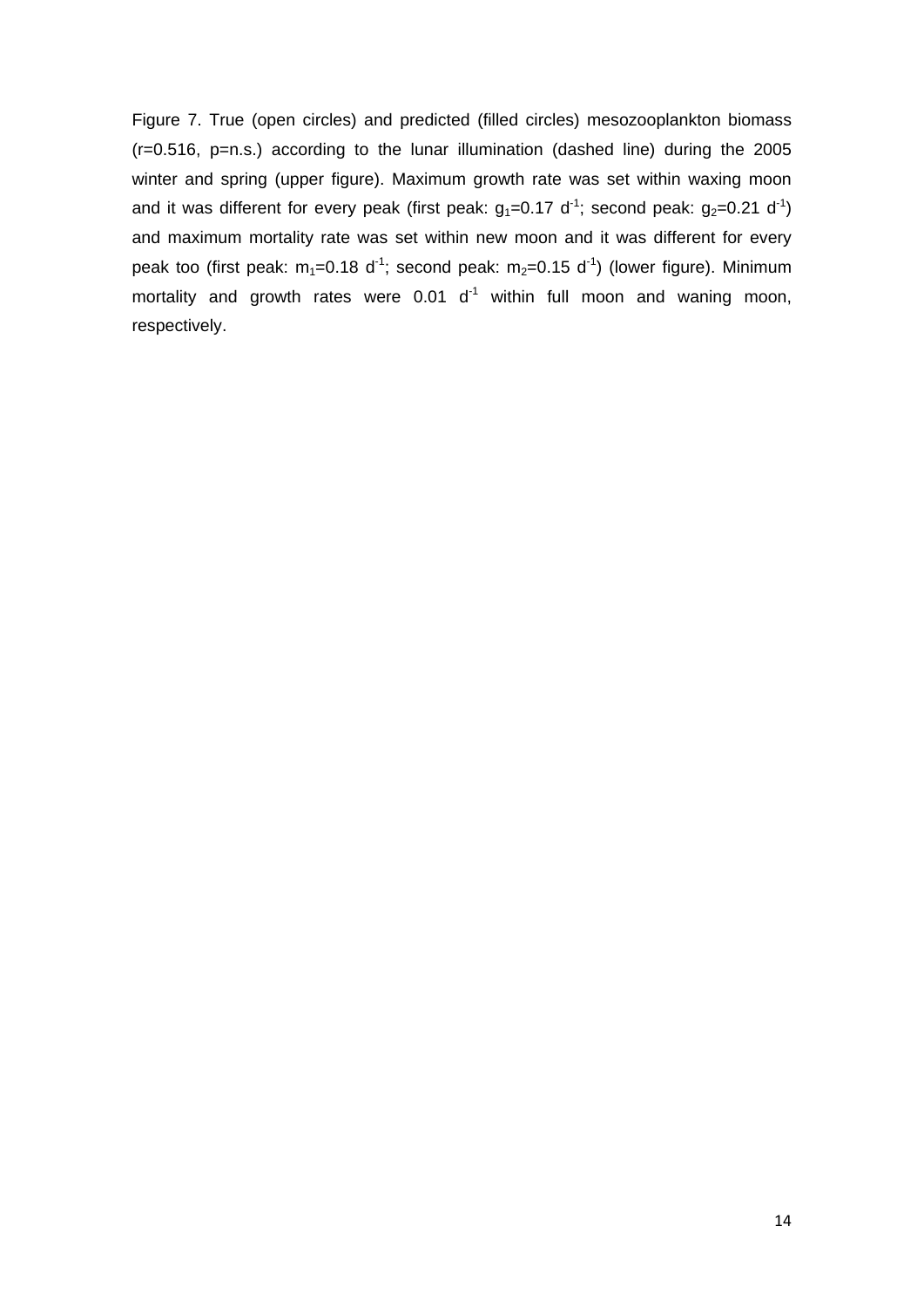### **Figures and Tables**



Figure 1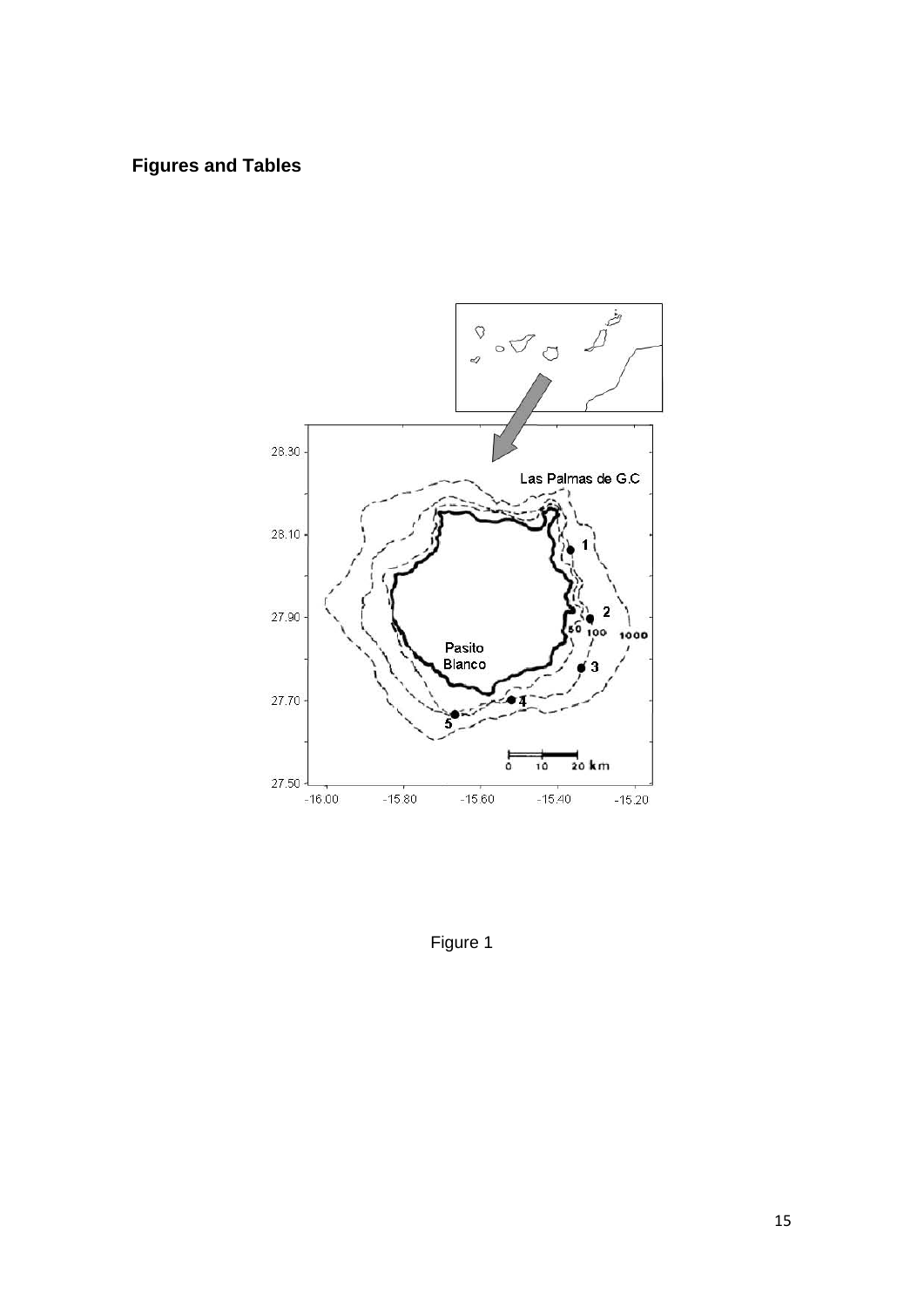

Figure 2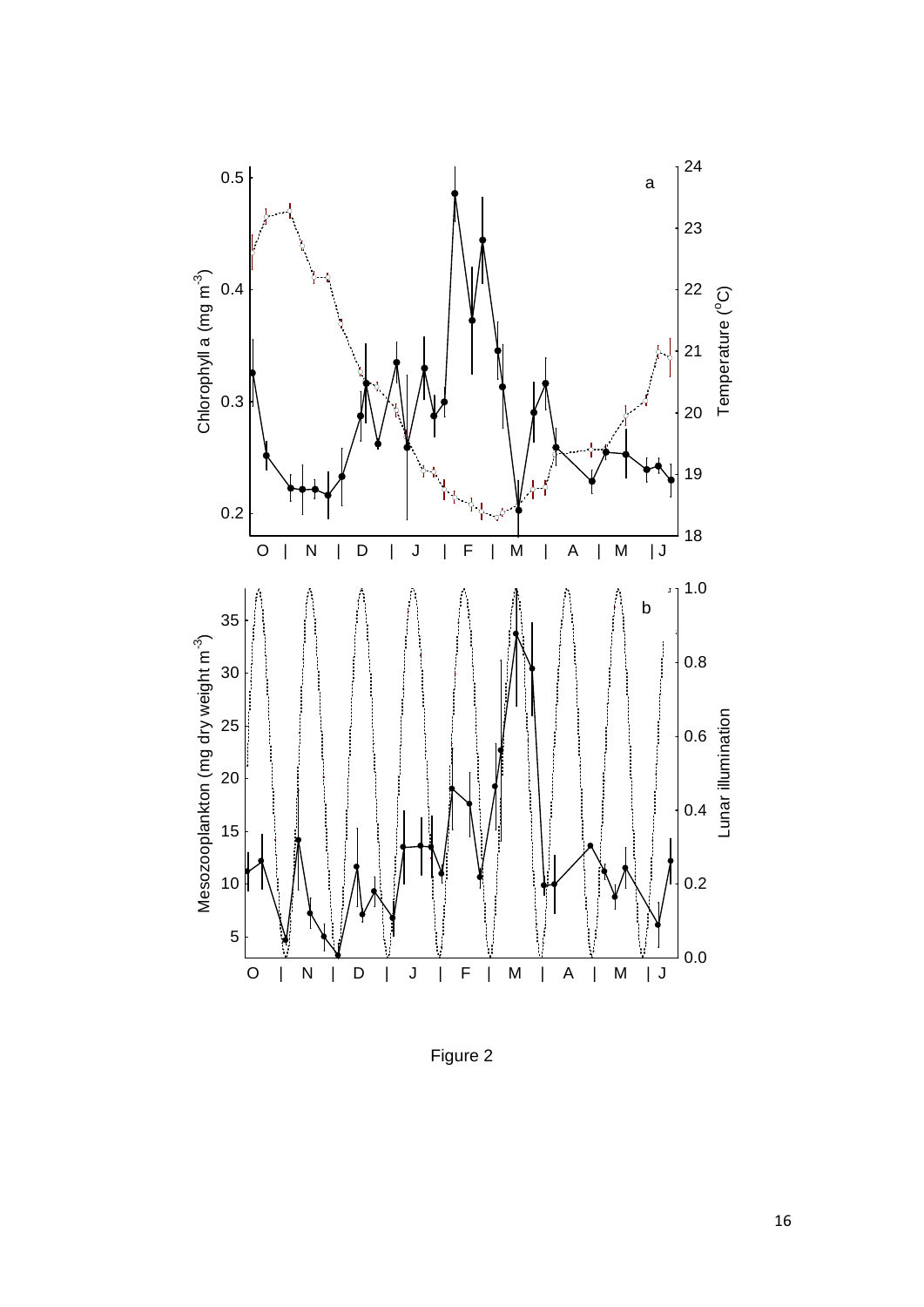

Figure 3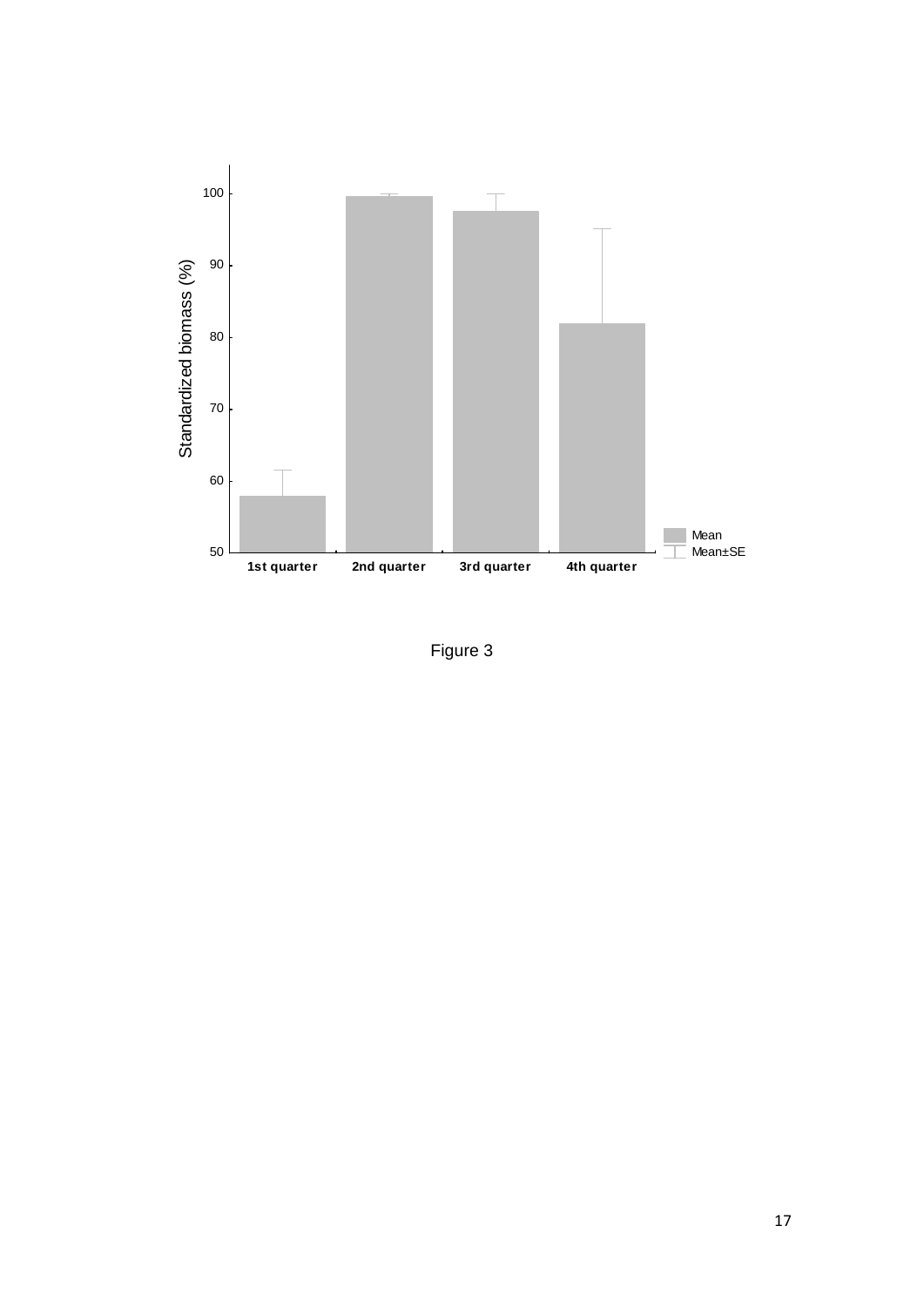

Figure 4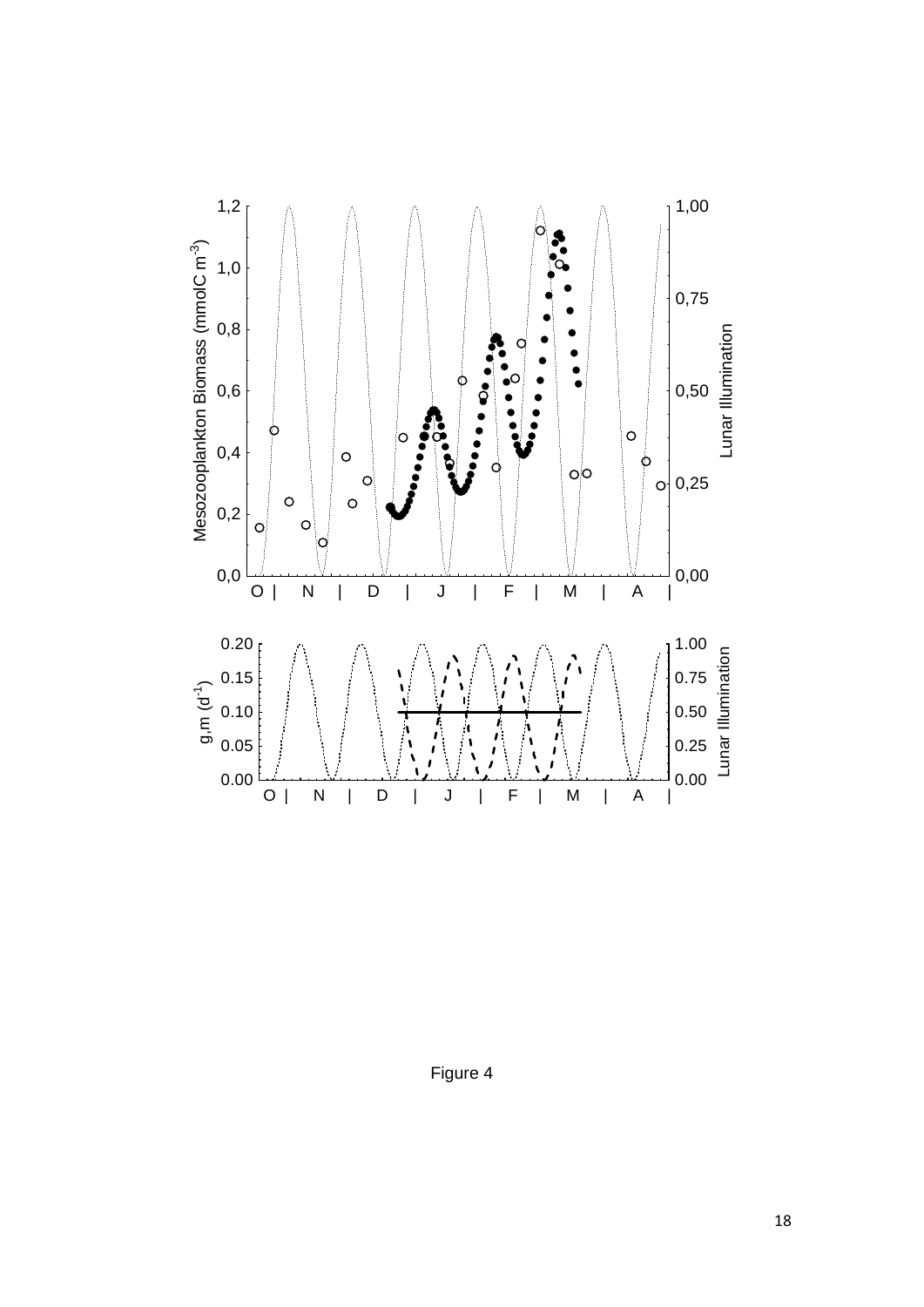

Figure 5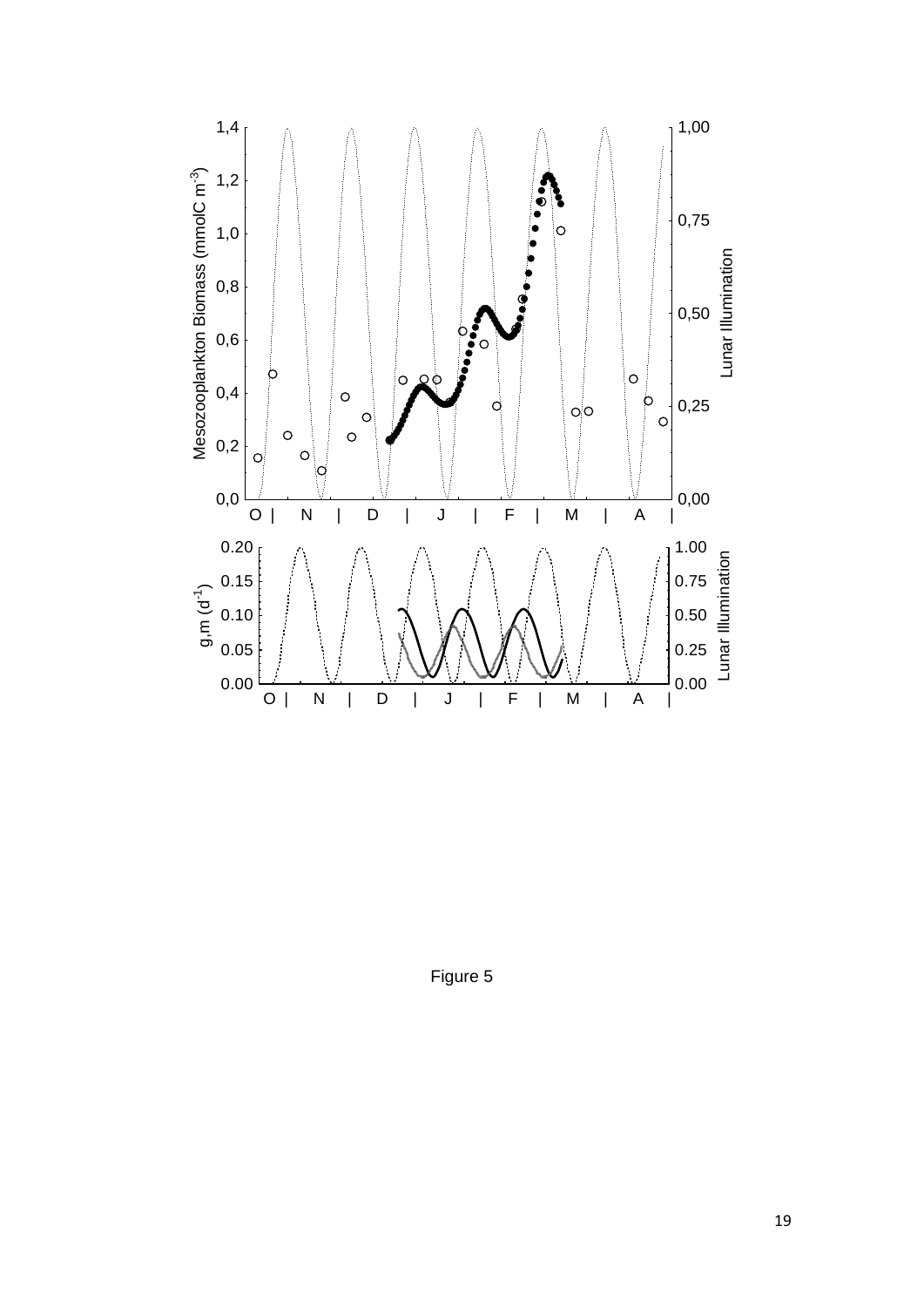![](_page_20_Figure_0.jpeg)

Figure 6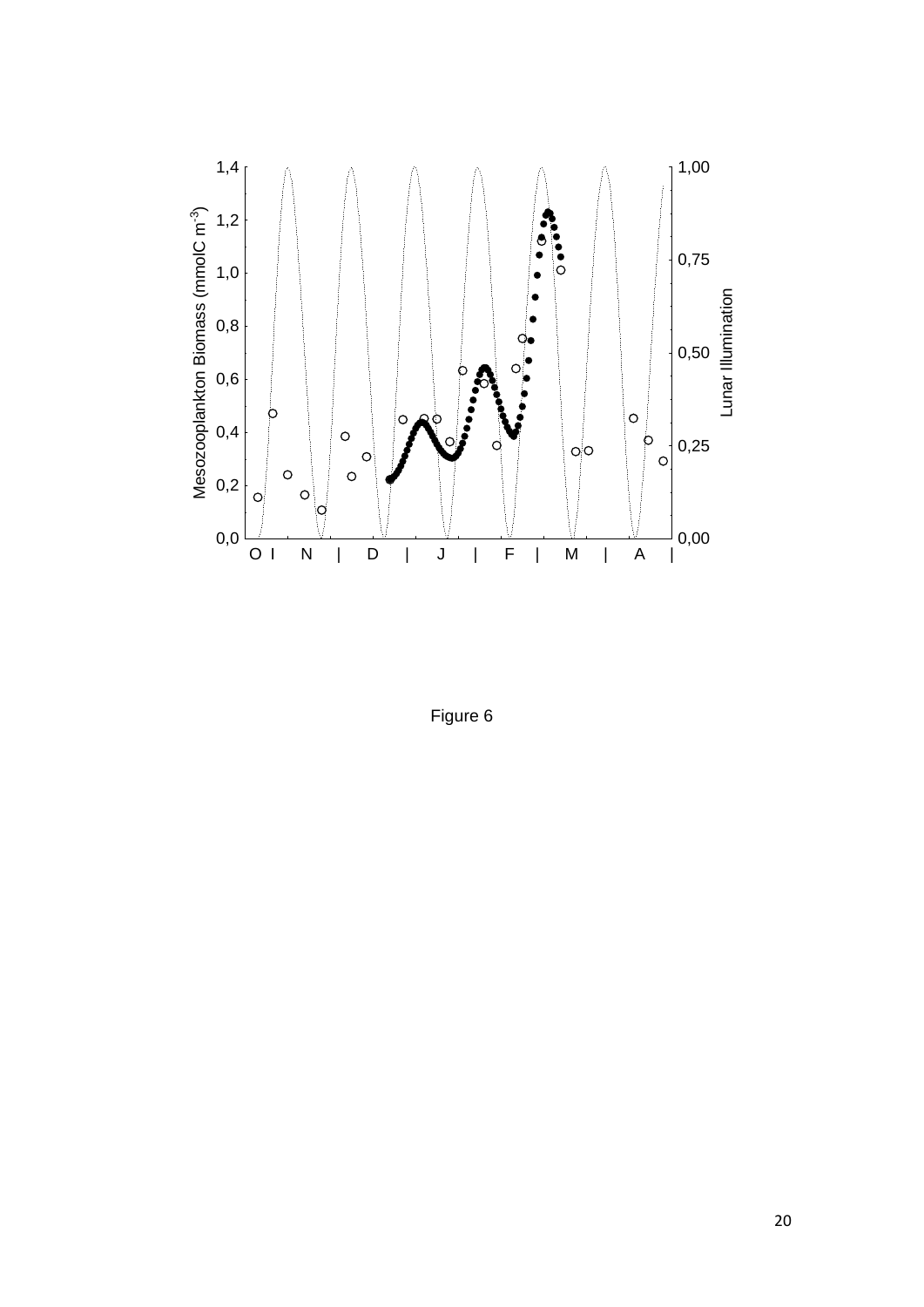![](_page_21_Figure_0.jpeg)

Figure 7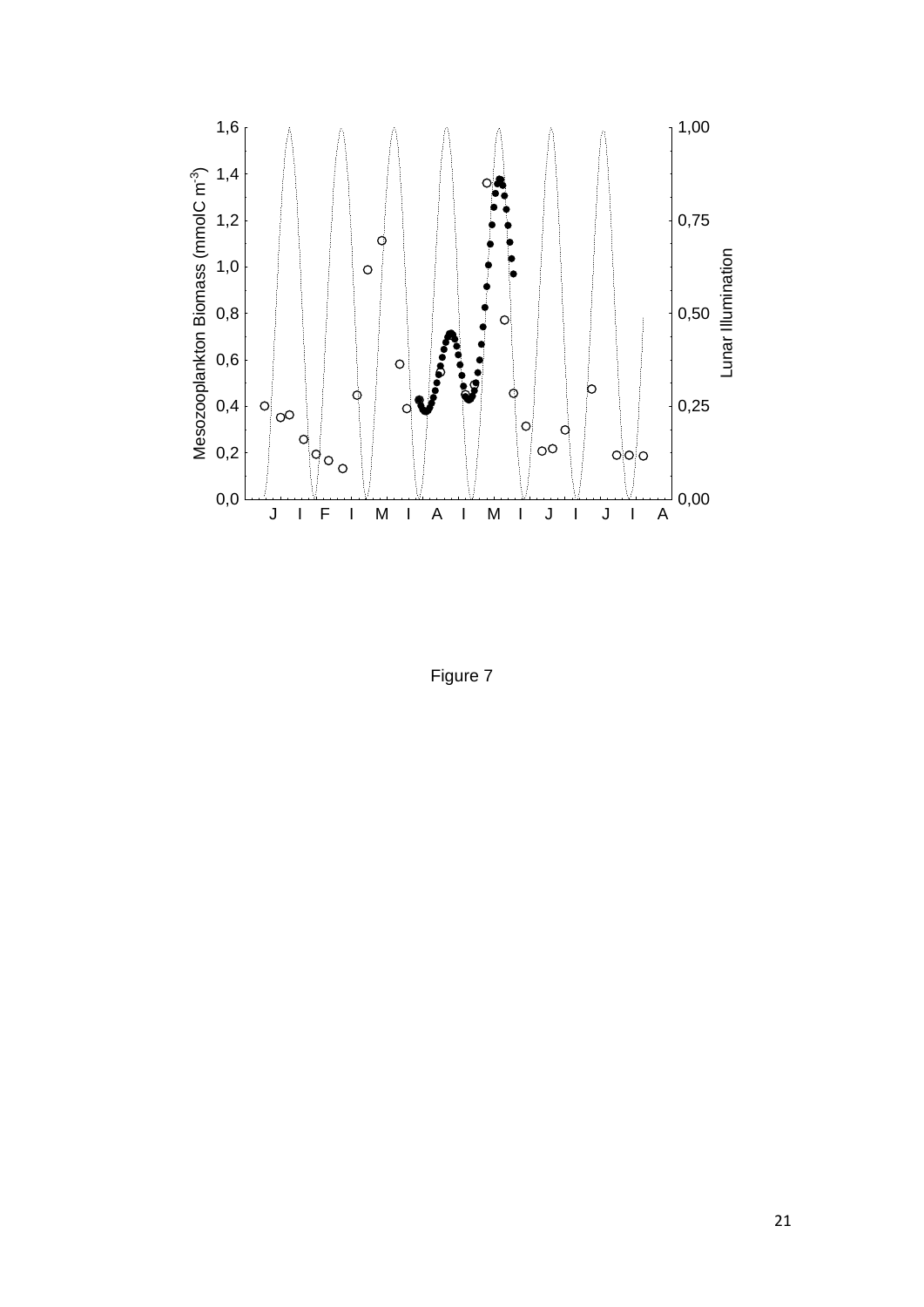| Minimum Growth<br>and Mortality Rate<br>$(d^{-1})$ | Maximum Growth Rate $(d-1)$ |             |       | Maximum Mortality Rate (d <sup>-1</sup> ) |                |                | Correlation | <b>Daily Community Mortality</b><br>(mmolC $m^{-2} d^{-1}$ )<br>Significance |       |                |       |
|----------------------------------------------------|-----------------------------|-------------|-------|-------------------------------------------|----------------|----------------|-------------|------------------------------------------------------------------------------|-------|----------------|-------|
|                                                    | g                           |             |       | ${\sf m}$                                 |                |                |             | р                                                                            | $M_1$ | M <sub>2</sub> | $M_3$ |
| 0.01                                               | 0.11                        |             |       | 0.08                                      |                |                | 0.902       | < 0.0001<br>$(=0.00006)$                                                     | 1.6   | 2.7            | 3.1   |
| 0.02                                               | 0.13                        |             |       | 0.09                                      |                |                |             |                                                                              | 2.0   | 3.4            | 4.1   |
| 0.03                                               | 0.14<br>0.15                |             |       | 0.10<br>0.11                              |                |                |             |                                                                              | 2.4   | 4.1            | $5.2$ |
| 0.04                                               |                             |             |       |                                           |                |                |             |                                                                              | 2.8   | 4.8            | 6.3   |
|                                                    | $g_1$                       | $g_{\rm 2}$ | $g_3$ | m <sub>1</sub>                            | m <sub>2</sub> | m <sub>3</sub> |             | р                                                                            | $M_1$ | M <sub>2</sub> | $M_3$ |
| 0.01                                               | 0.13                        | 0.15        | 0.18  | 0.12                                      | 0.15           | 0.13           | 0.873       | < 0.001<br>$(=0.0002)$                                                       | 1.8   | 2.9            | 3.3   |
| 0.02                                               | 0.14                        | 0.16        | 0.19  | 0.13                                      | 0.16           | 0.14           |             |                                                                              | 2.1   | 3.4            | 4.1   |
| 0.03                                               | 0.15                        | 0.17        | 0.20  | 0.14                                      | 0.17           | 0.15           |             |                                                                              | 2.4   | 3.8            | 4.9   |
| 0.04                                               | 0.16                        | 0.18        | 0.21  | 0.15                                      | 0.18           | 0.16           |             |                                                                              | 2.7   | 4.2            | 5.7   |

Table 1. Daily Community Mortality values modeled in accordance with different growth and mortality rates in the case that the same maximum rate values were used during the bloom (upper panel) and in the case that different maximum rate values were used for every peak (lower panel) ( $g_1$ ,  $m_1$  and  $M_1$  are first peak values;  $g_2$ ,  $m_2$  and  $M_2$  are second peak values; and  $g_3$ ,  $m_3$  and  $M_3$  are third peak values).